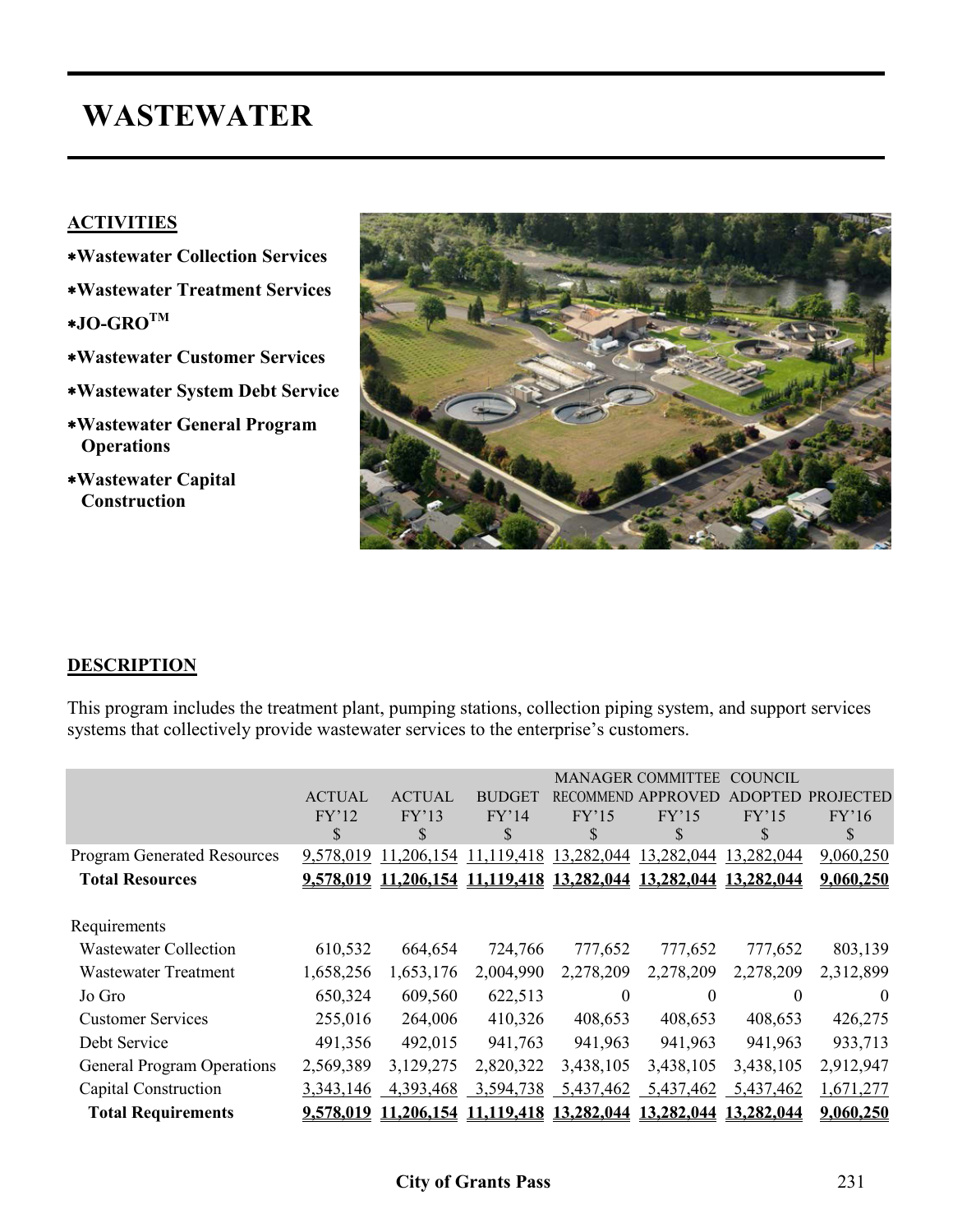## **Program: Utilities/Wastewater Program**

#### *Mission Statement:*

*"The mission of the Wastewater Program is to meet the area's current and future wastewater collection and treatment needs, protecting human health, welfare and the environment."* 

#### *Services Delivered:*

The process of collection, treatment, and disposal of wastewater is one of the basic functions of our City. With primary focus on public safety and the environment, this utility collects wastewater from customers, conveys it to the City's Water Restoration Plant for treatment, and ultimately discharges a treated effluent to the Rogue River. Solids removed during the treatment phase are trucked to the Drycreek Landfill for disposal.

System goals are to protect the river, assure a healthy and safe community environment, and provide capacity for community growth and economic prosperity. At the Water Restoration Plant, the wastewater of our community is treated to a level that is compatible with the Rogue River into which it discharges. The Wastewater Program works within strict environmental standards established by the Federal Water Quality Act, through the National Pollutant Discharge Elimination System (NPDES), with oversight by the Oregon Department of Environmental Quality (DEQ).

The wastewater system includes the treatment plant, pumping stations, collection system piping, and support service systems. The utility is an enterprise fund, with all costs of the system borne by ratepayers. The budget is structured in the following major activities:

| <b>Wastewater Collection Services</b> | Debt Service                      |
|---------------------------------------|-----------------------------------|
| Wastewater Treatment                  | <b>General Program Operations</b> |
| <b>Customer Service</b>               | Capital Improvements              |

This program provides services to approximately 13,000 accounts.

#### *FY'15 Anticipated Accomplishments & Corresponding Council Goal - Strategic Plan Item:*

#### **Maintain, Operate, and Expand our Infrastructure to Meet Community Needs**

#### **Objective 1: Plan for utility infrastructure**

#### **Action 1: Develop 20-year infrastructure master plans and combined utilities plan**

• The Wastewater Treatment Facility Plan update has been initiated and is anticipated to be completed in FY'14.

#### **Action 2: Complete Sewer Master Plan**

• The Wastewater Collection System Master Plan update will continue following the completion of the UGB expansion. To date system modeling has been done on the existing UGB in anticipation of the expansion.

#### **Objective 3: Ensure sewer infrastructure needs are met**

Action 1: Initiate the process to expand the Wastewater Treatment Plant as required to accommodate growth in the community.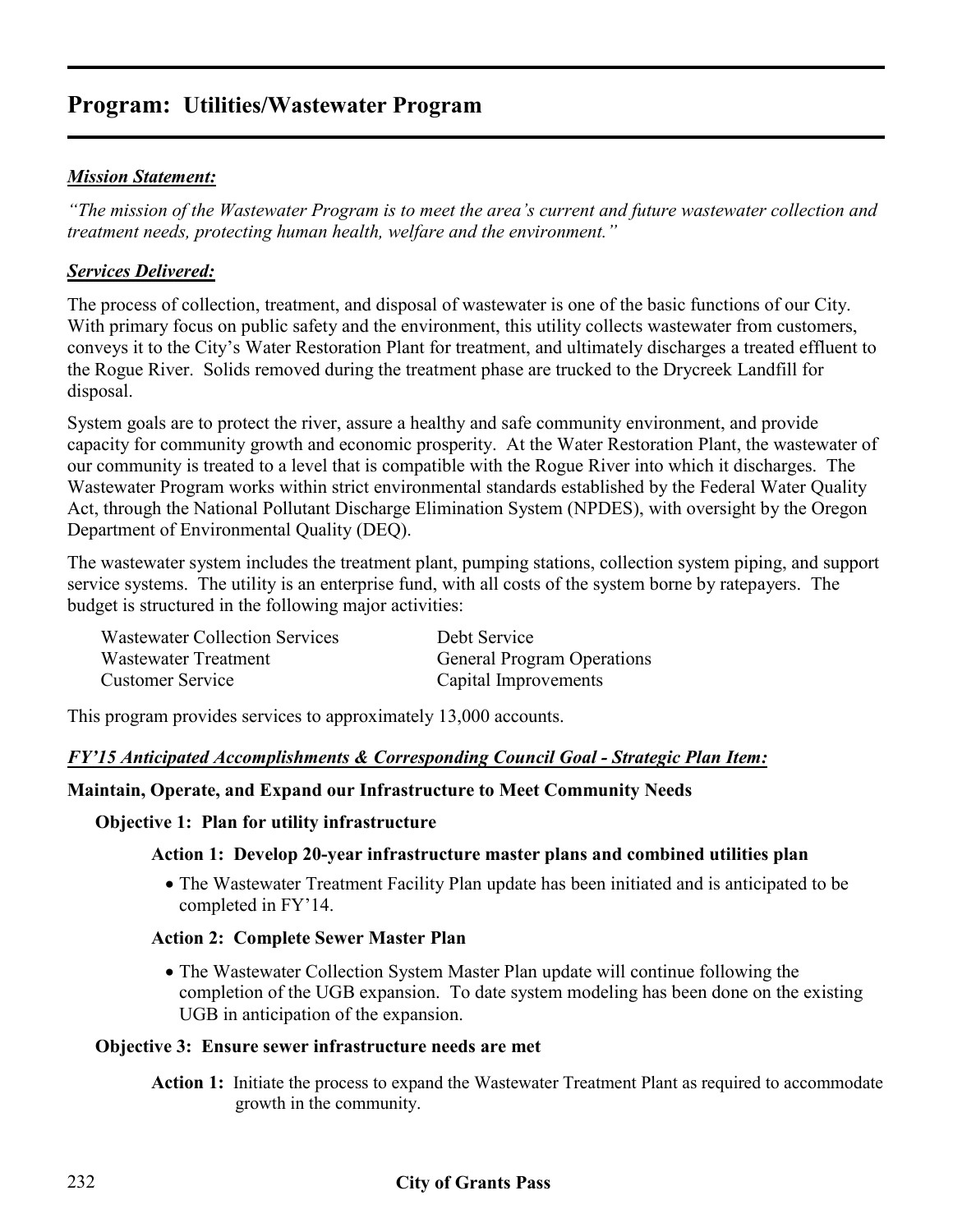## **Program: Utilities/Wastewater Program**

#### *FY'14 Activity Review:*

- Several sewer main segments have been replaced in the core of the community as per the Sewer Collection Master Plan.
- Planning and design of storm water improvements at the JO-GRO<sup>TM</sup> facility continued to correct E. coli violations, which have been reported to the Department of Environmental Quality (DEQ). Based upon Council direction, the decision was made to discontinue the JO-GRO<sup>TM</sup> co-composting operation and to dispose of bio-solids at the Dry Creek Landfill. There is no longer a need to construct the storm water improvements.
- The Industrial Pretreatment local limits were approved by the Department of Environmental Quality (DEQ).

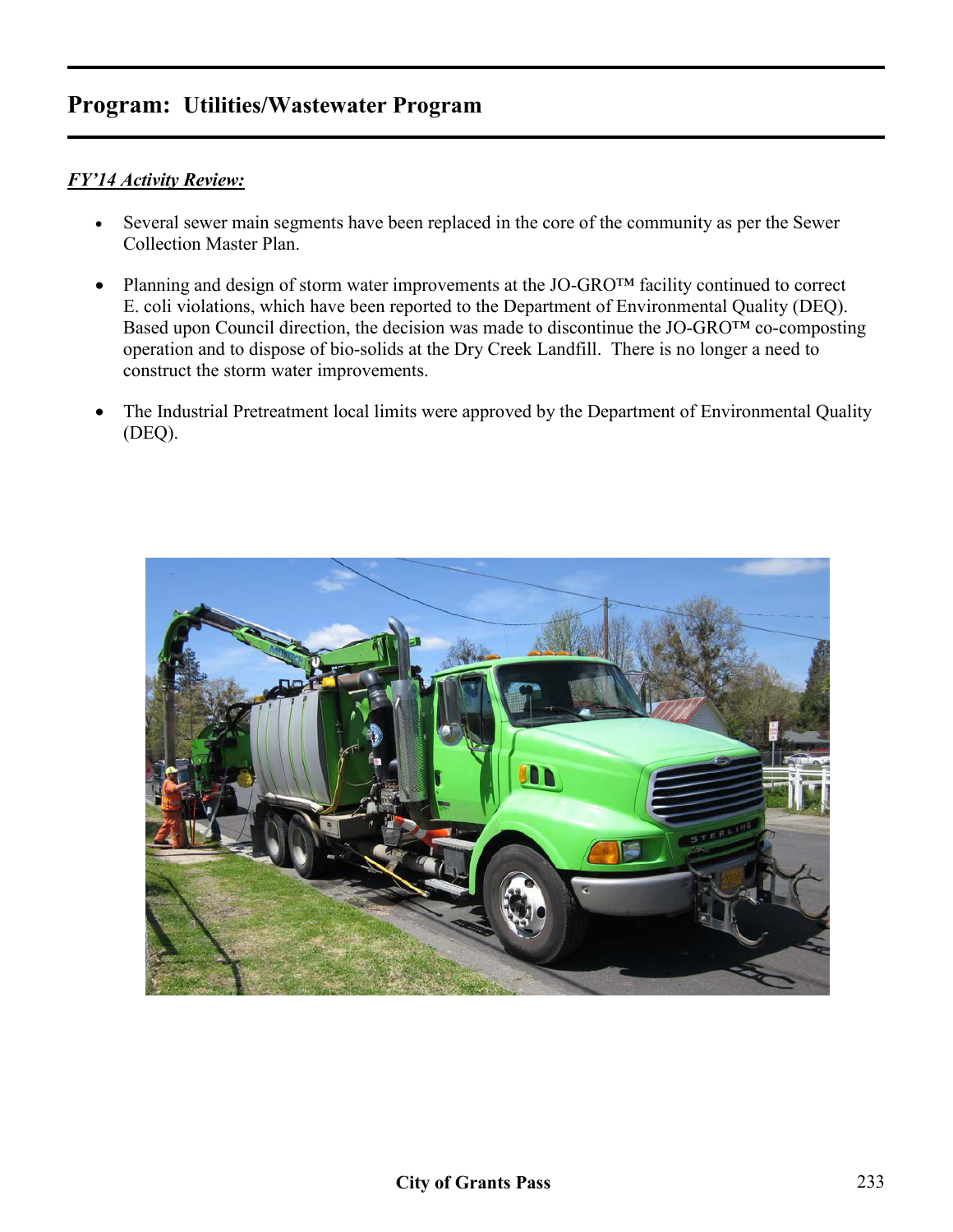# **Program: Utilities/Wastewater Program**

|                                                       | 1 годнат 1 таанста маттан ү  |                              |                                        |                                 |                                                                  |                                                 |                                            |  |  |  |  |
|-------------------------------------------------------|------------------------------|------------------------------|----------------------------------------|---------------------------------|------------------------------------------------------------------|-------------------------------------------------|--------------------------------------------|--|--|--|--|
| Resources                                             | <b>ACTUAL</b><br>FY'12<br>\$ | <b>ACTUAL</b><br>FY'13<br>\$ | <b>BUDGET</b><br>FY'14<br>$\mathbb{S}$ | <b>RECOMMEND</b><br>FY'15<br>\$ | <b>MANAGER COMMITTEE</b><br><b>APPROVED</b><br>FY'15<br>\$       | <b>COUNCIL</b><br><b>ADOPTED</b><br>FY'15<br>\$ | <b>PROJECTED</b><br>FY'16<br>$\mathcal{S}$ |  |  |  |  |
| <b>Beginning Balance</b>                              |                              |                              |                                        |                                 | 1,153,845 1,636,012 1,403,380 1,933,582 1,933,582 1,933,582      |                                                 | 1,264,973                                  |  |  |  |  |
| <b>Current Resources</b><br><b>Activity Generated</b> |                              |                              |                                        |                                 |                                                                  |                                                 |                                            |  |  |  |  |
| <b>Sewage Fees</b>                                    | 4,768,496                    | 4,858,823                    | 6,057,900                              | 5,845,600                       | 5,845,600                                                        | 5,845,600                                       | 6,058,600                                  |  |  |  |  |
| Redwood Sanitary Sewer Svc.                           | 241,936                      | 239,638                      | $\theta$                               | $\theta$                        | $\overline{0}$                                                   | $\Omega$                                        | $\theta$                                   |  |  |  |  |
| Direct Charges                                        | 4,488                        | 19,495                       | 11,900                                 | 11,900                          | 11,900                                                           | 11,900                                          | 11,900                                     |  |  |  |  |
| Revenue Other Agencies                                | 12,825                       | $\theta$                     | $\mathbf{0}$                           | $\Omega$                        | $\theta$                                                         | $\mathbf{0}$                                    | $\Omega$                                   |  |  |  |  |
| Interest                                              | 9,984                        | 8,794                        | 9,500                                  | 11,500                          | 11,500                                                           | 11,500                                          | 11,500                                     |  |  |  |  |
| Other Revenue                                         | 43,299                       | 49,924                       | 42,000                                 | 42,000                          | 42,000                                                           | 42,000                                          | 42,000                                     |  |  |  |  |
| Capital Construction                                  | 3, 343, 146                  | 4,393,468                    | 3,594,738                              | 5,437,462                       | 5,437,462                                                        | 5,437,462                                       | 1,671,277                                  |  |  |  |  |
| <b>Total Current Revenues</b>                         |                              |                              |                                        |                                 | 8,424,174 9,570,142 9,716,038 11,348,462 11,348,462 11,348,462   |                                                 | 7,795,277                                  |  |  |  |  |
| <b>Total Resources</b>                                |                              |                              |                                        |                                 | 9,578,019 11,206,154 11,119,418 13,282,044 13,282,044 13,282,044 |                                                 | 9,060,250                                  |  |  |  |  |
|                                                       |                              |                              |                                        |                                 |                                                                  |                                                 |                                            |  |  |  |  |

|                                   |                  |                                  |               |                                 | <b>MANAGER COMMITTEE</b>  | <b>COUNCIL</b> |                  |
|-----------------------------------|------------------|----------------------------------|---------------|---------------------------------|---------------------------|----------------|------------------|
|                                   | <b>ACTUAL</b>    | <b>ACTUAL</b>                    | <b>BUDGET</b> |                                 | <b>RECOMMEND APPROVED</b> | <b>ADOPTED</b> | <b>PROJECTED</b> |
| Requirements                      | FY'12            | FY'13                            | FY'14         | FY'15                           | FY'15                     | FY'15          | FY'16            |
|                                   | \$               | \$                               | \$            | \$                              | \$                        | \$             | $\mathbb{S}$     |
| <b>Wastewater Collection</b>      | 610,532          | 664,654                          | 724,766       | 777,652                         | 777,652                   | 777,652        | 803,139          |
| <b>Wastewater Treatment</b>       | 1,658,256        | 1,653,176                        | 2,004,990     | 2,278,209                       | 2,278,209                 | 2,278,209      | 2,312,899        |
| <b>Customer Services</b>          | 255,016          | 264,006                          | 410,326       | 408,653                         | 408,653                   | 408,653        | 426,275          |
| Jo Gro                            | 605,324          | 598,458                          | 622,513       | $\theta$                        | $\theta$                  | $\theta$       | $\Omega$         |
| <b>General Program Operations</b> | 9,764            | 12,000                           | 24,050        | 24,050                          | 24,050                    | 24,050         | 24,050           |
| Capital Construction              | 3, 343, 146      | 4,393,468                        | 3,594,738     | 5,437,462                       | 5,437,462                 | 5,437,462      | 1,671,277        |
| <b>Indirect Charges</b>           | 323,717          | 329,070                          | 398,700       | 366,690                         | 366,690                   | 366,690        | 375,400          |
| Debt Service                      | 491,356          | 492,015                          | 941,763       | 941,963                         | 941,963                   | 941,963        | 933,713          |
| <b>Transfers Out</b>              | 900,046          | 962,852                          | 1,034,000     | 1,782,392                       | 1,782,392                 | 1,782,392      | 1,159,362        |
| <b>Subtotal Expenditures</b>      | 8,197,157        | 9,369,699                        |               | 9,755,846 12,017,071 12,017,071 |                           | 12,017,071     | 7,706,115        |
| Contingency                       | $\theta$         | $\mathbf{0}$                     | 1,363,572     | 1,264,973                       | 1,264,973                 | 1,264,973      | 1,354,135        |
| <b>Ending Balance</b>             | 1,380,862        | 1,836,455                        | $\theta$      | $\theta$                        | 0                         | 0              | $\theta$         |
| <b>Total Requirements</b>         | <u>9,578,019</u> | 11,206,154 11,119,418 13,282,044 |               |                                 | 13,282,044                | 13,282,044     | 9,060,250        |

#### *Program Financial Summary*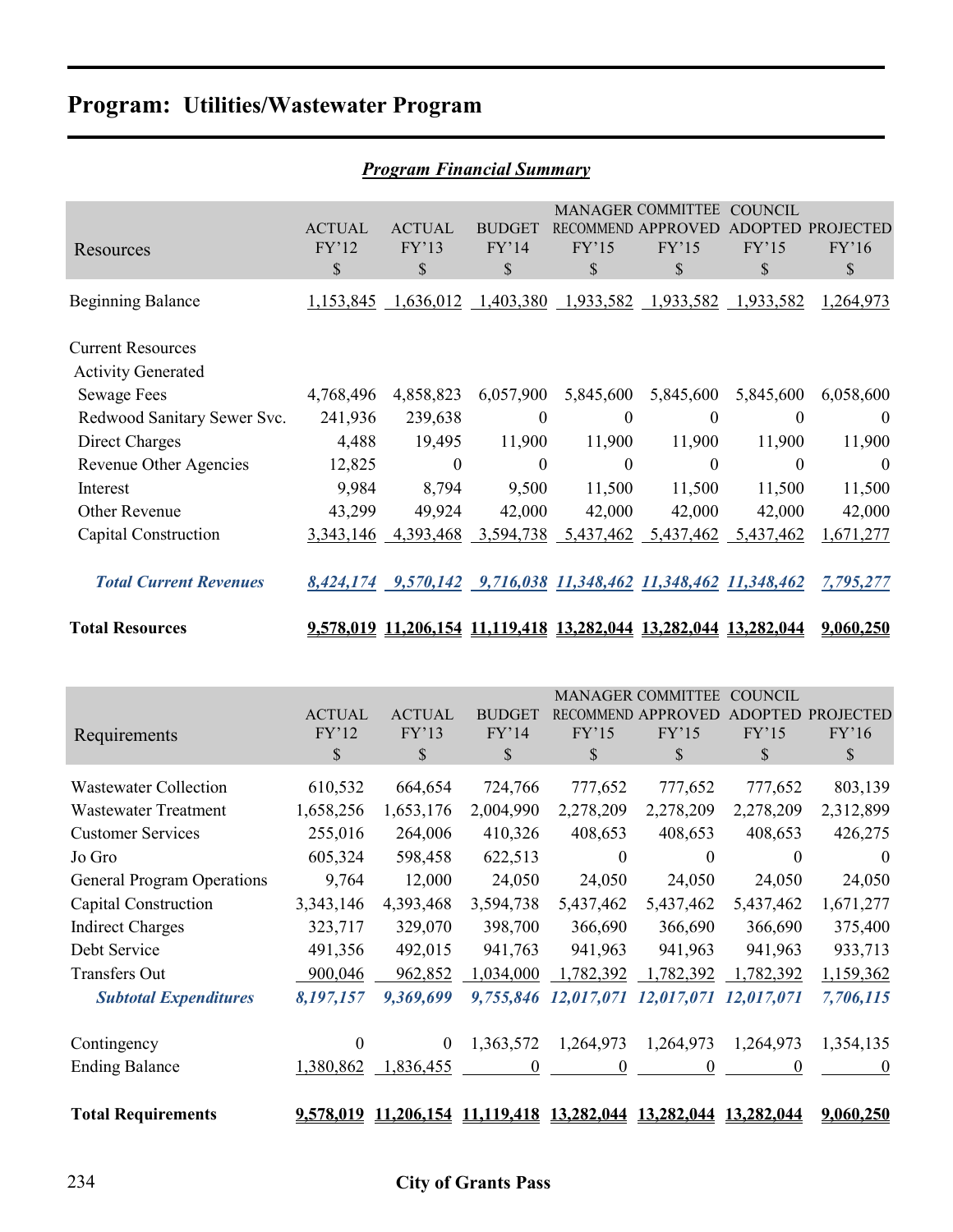# **Program: Utilities/Wastewater – Wastewater Collection**

#### *Mission Statement:*

*"Providing safe and uninterrupted operation of sanitary sewer lines in support of the Wastewater Program."* 

#### *Services Delivered:*

This activity is responsible for ensuring the safe, uninterrupted operation of sanitary sewer lines within the community and meeting state and federal standards. The services delivered are administered through distinct programs: customer service, inspection services, system maintenance, and general operations. The duties encompassed in these programs include sewer main repair and cleaning, manhole repair, clean-out repair, TV inspection of new and existing sewer lines, easement maintenance, and emergency service calls. The collection division provides support to both contractors involved in new construction and water distribution during their normal course of business.

#### *Performance Measurements:*

|                                                                            | <b>Wastewater Collection Performance Measures</b> |            |               |       |            |            |            |  |  |  |  |  |
|----------------------------------------------------------------------------|---------------------------------------------------|------------|---------------|-------|------------|------------|------------|--|--|--|--|--|
| <b>Indicator</b>                                                           | 2011-12                                           |            | 2012-13       |       | 2013-14    | 2014-15    | 2015-16    |  |  |  |  |  |
| <b>Outputs</b>                                                             | Actual                                            | <b>Est</b> | <b>Actual</b> | Est   | <b>Est</b> | <b>Est</b> | <b>Est</b> |  |  |  |  |  |
| Miles of sanitary sewer receiving routine<br>cleaning                      | 40                                                | 44         | 30.6          | 44    | 41.25      | 41.25      | 41.25      |  |  |  |  |  |
| <b>Effectiveness</b>                                                       | <b>Actual</b>                                     | Goal       | Actual        | Goal  | Goal       | Goal       | Goal       |  |  |  |  |  |
| Percentage of public sewer system<br>undergoing routine cleaning           | < 25%                                             | 25%        | < 25%         | 25%   | 25%        | 25%        | 25%        |  |  |  |  |  |
| Sewer blockages response time in hours                                     | $<$ 1                                             | $<$ 1      | $<$ 1         | $<$ 1 | $<$ 1      | $\leq 1$   | $\leq 1$   |  |  |  |  |  |
| <b>Efficiency</b>                                                          | Actual                                            | Goal       | Actual        | Goal  | Goal       | Goal       | Goal       |  |  |  |  |  |
| Miles of sanitary sewer maintained per fte                                 | 20                                                | 22         | 15.3          | 22    | 20.65      | 20.65      | 20.65      |  |  |  |  |  |
| Number of hours required to respond to<br>after-hours emergency situations | $<$ 1                                             | $<$ 1      | $<$ 1         | $<$ 1 | $<$ 1      | $<$ 1      | $<$ 1      |  |  |  |  |  |

#### *FY'15 Anticipated Accomplishments & Corresponding Council Goal - Strategic Plan Item:*

#### **Provide Cooperative, Shared Leadership Involving Council, Staff and Community**

- **Objective 4: Ensure efficiency and effectiveness in City operation**<br>● Excellence in customer service and protection of the environment shall remain the highest priorities in this activity.
	- Continue multiple utility administered contracts for emergency repairs of failed public sewer main lines.<br>• Continue contract root foaming of public sewer mainlines.
	-

#### **Maintain, Operate and Expand Our Infrastructure to Meet Community Needs**

#### **Objective 3: Ensure sewer infrastructure needs are met**

- **Action 2:** Upgrade sewer lines
	- Sewer lines will be replaced, in the core of the community, to meet the objective of structural replacement of deteriorating sewer mains as defined in the Wastewater Collection System Master Plan.

#### **Preserve and Enjoy our Natural Resources**

- 
- 
- Objective 4: Comply with all NPDES permit requirements<br>
Continue cleaning of problem sewer lines every six months.<br>
Continue routine cleaning of all other sewer mains on a rotating 4 year basis.<br>
All new sewer lines
	- Sewer line failures shall be promptly repaired with minimum impact to the public.

#### **City of Grants Pass** 235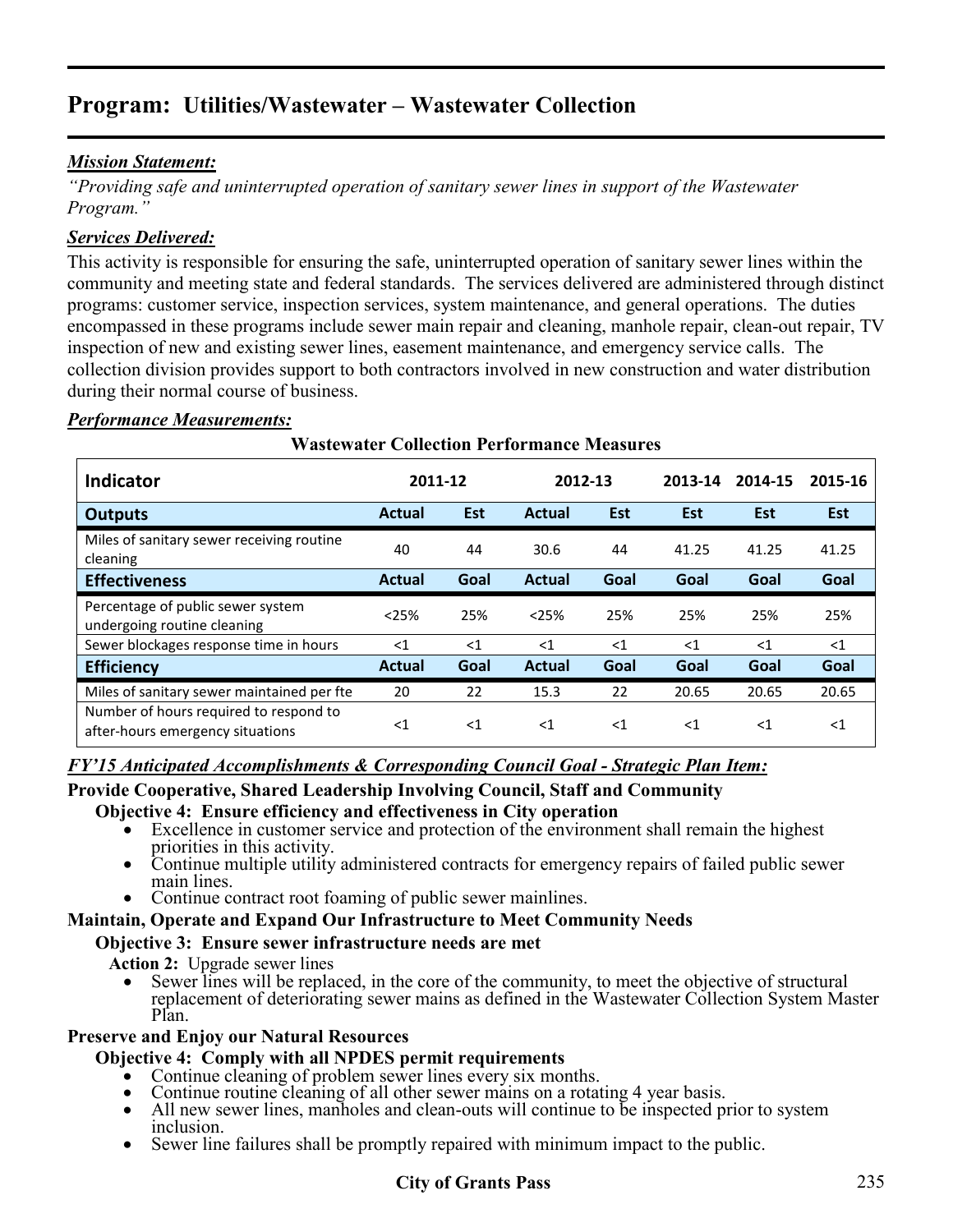# **Program: Utilities/Wastewater Collection**

### *Budget Highlights:*

Increased attention shall continue to be devoted to the re-inspection of existing public sewer lines, utilizing "tilt and pan" camera technology to improve departmental records and monitor system defects. Focused dye testing, manhole replacement, and mainline repairs shall also continue. Collection crew support shall continue during the major pipe line replacement projects. The wastewater collection system previously served by RSSSD has been incorporated into the City of Grants Pass Collection System for maintenance by city crews.

Growth of the collection system's service area is anticipated to steadily increase during FY'15. However, the moderate pace of new development still should provide the department with opportunities to focus on existing system maintenance. The FY'15 budget contains continued funding for emergency contract sewer line repairs and root foaming. The capital budget collection system maintenance includes continued funding for the purchase of stainless steel repair sleeves to complete trenchless pipe repairs and six new style vacuum release valves to replace older higher maintenance valves on the forced sewer mains in the Redwood Area.



#### *FY'14 Activity Review:*

Crews provided TV inspection services during the replacement of four aging clay and concrete sewer mains located in public alleys both east and west of SW Pine Street and between SW 5<sup>TH</sup> and SW Oak Streets. Routine cleaning and TV inspection of the existing collection system continued at an increased pace in FY'14. Re-inspection of existing sewer lines to document changes in pipeline conditions continued utilizing "tilt-and-pan" camera technology. Pressurized sewer mains, air release valves, and vacuum release valves located within the Redwood Area also received routine cleaning and maintenance by city crews.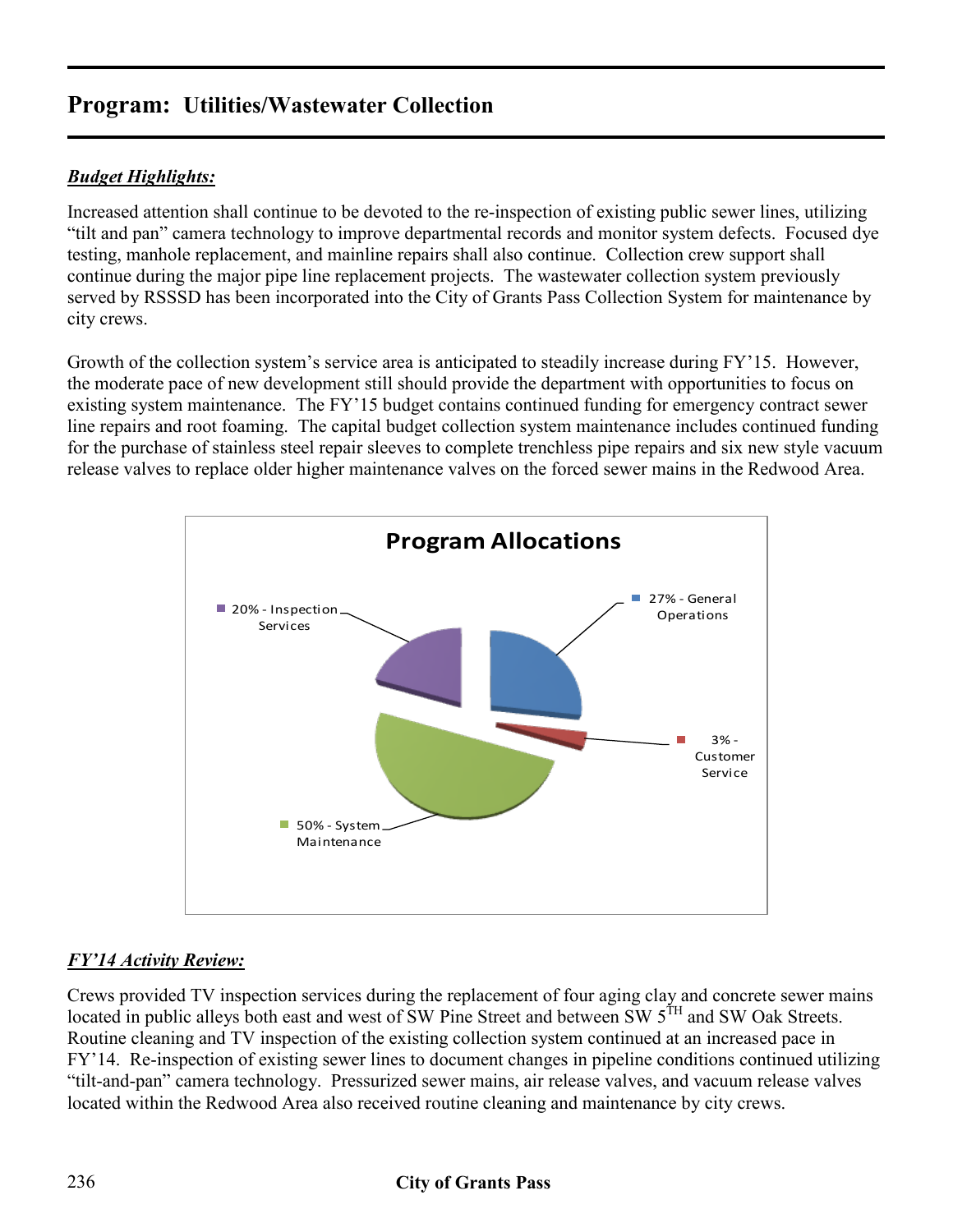# **Program: Utilities/Wastewater – Wastewater Collection**

| <b>Financial Summary</b>         |               |               |               |                |                          |                |                  |  |  |  |
|----------------------------------|---------------|---------------|---------------|----------------|--------------------------|----------------|------------------|--|--|--|
|                                  |               |               |               |                | <b>MANAGER COMMITTEE</b> | <b>COUNCIL</b> |                  |  |  |  |
|                                  | <b>ACTUAL</b> | <b>ACTUAL</b> | <b>BUDGET</b> |                | RECOMMEND APPROVED       | <b>ADOPTED</b> | <b>PROJECTED</b> |  |  |  |
| Requirements                     | FY'12         | FY'13         | FY'14         | FY'15          | FY'15                    | FY'15          | FY'16            |  |  |  |
|                                  | \$            | \$            | \$            | \$             | \$                       | \$             | \$               |  |  |  |
|                                  |               |               |               |                |                          |                |                  |  |  |  |
| <b>Personnel Services</b>        | 421,908       | 438,701       | 474,862       | 500,984        | 500,984                  | 500,984        | 523,470          |  |  |  |
| Materials & Supplies             | 21,052        | 18,564        | 38,690        | 40,530         | 40,530                   | 40,530         | 39,780           |  |  |  |
| <b>Contractual/Prof Services</b> | 105,630       | 121,413       | 143,968       | 167,772        | 167,772                  | 167,772        | 175,523          |  |  |  |
| Direct Charges                   | 60,734        | 61,434        | 49,746        | 52,366         | 52,366                   | 52,366         | 52,366           |  |  |  |
| Capital Outlay                   | 1,208         | 24,542        | 17,500        | 16,000         | 16,000                   | 16,000         | 12,000           |  |  |  |
| <b>Total Requirements</b>        | 610.532       | 664.654       | 724,766       | <u>777.652</u> | 777.652                  | <u>777.652</u> | 803,139          |  |  |  |

| <b>Personnel</b>              |               |               |               |       |                           |                |                  |  |  |
|-------------------------------|---------------|---------------|---------------|-------|---------------------------|----------------|------------------|--|--|
|                               |               |               |               |       | <b>MANAGER COMMITTEE</b>  | COUNCIL        |                  |  |  |
|                               | <b>BUDGET</b> | <b>BUDGET</b> | <b>BUDGET</b> |       | <b>RECOMMEND APPROVED</b> | <b>ADOPTED</b> | <b>PROJECTED</b> |  |  |
|                               | FY'12         | FY'13         | FY'14         | FY'15 | FY'15                     | FY'15          | FY'16            |  |  |
|                               | #             | #             | #             | $\#$  | #                         | #              | #                |  |  |
| <b>Utility Specialist</b>     | 0.00          | 0.00          | 0.00          | 1.00  | 1.00                      | 1.00           | 1.00             |  |  |
| <b>Utility Worker</b>         | 4.00          | 4.00          | 4.00          | 3.00  | 3.00                      | 3.00           | 3.00             |  |  |
| Subtotal                      | 4.00          | 4.00          | 4.00          | 4.00  | 4.00                      | 4.00           | 4.00             |  |  |
| <b>Public Works Director</b>  |               |               |               |       |                           |                |                  |  |  |
| From: Water Treatment         | 0.08          | 0.08          | 0.08          | 0.08  | 0.08                      | 0.08           | 0.08             |  |  |
| Utility Field Superintendent  |               |               |               |       |                           |                |                  |  |  |
| From: Water Distribution      | 0.50          | 0.50          | 0.50          | 0.50  | 0.50                      | 0.50           | 0.50             |  |  |
| <b>Utility Worker</b>         |               |               |               |       |                           |                |                  |  |  |
| From: Water Distribution      | 0.50          | 0.50          | 0.50          | 0.50  | 0.50                      | 0.50           | 0.50             |  |  |
| Office Assistant I            |               |               |               |       |                           |                |                  |  |  |
| From: Water Distribution      | 0.50          | 0.50          | 0.50          | 0.50  | 0.50                      | 0.50           | 0.50             |  |  |
| Department Support Technician |               |               |               |       |                           |                |                  |  |  |
| From: Water Treatment         | 0.08          | 0.08          | 0.08          | 0.08  | 0.08                      | 0.08           | 0.08             |  |  |
| <b>Subtotal Distributed</b>   | 1.66          | 1.66          | 1.66          | 1.66  | 1.66                      | 1.66           | 1.66             |  |  |
| <b>Total Positions</b>        | 5.66          | 5.66          | 5.66          | 5.66  | 5.66                      | 5.66           | 5.66             |  |  |

| Capital Outlay/By Item           |               |               |               |               |               |  |  |  |
|----------------------------------|---------------|---------------|---------------|---------------|---------------|--|--|--|
| <b>Trenchless Repair Sleeves</b> | 10.000        | 16.000        | 16.000        | 16.000        | 12.000        |  |  |  |
| Manholes                         | 7,500         |               |               |               |               |  |  |  |
| <b>Total Capital Outlay</b>      | <u>17,500</u> | <u>16,000</u> | <u>16,000</u> | <u>16,000</u> | <u>12,000</u> |  |  |  |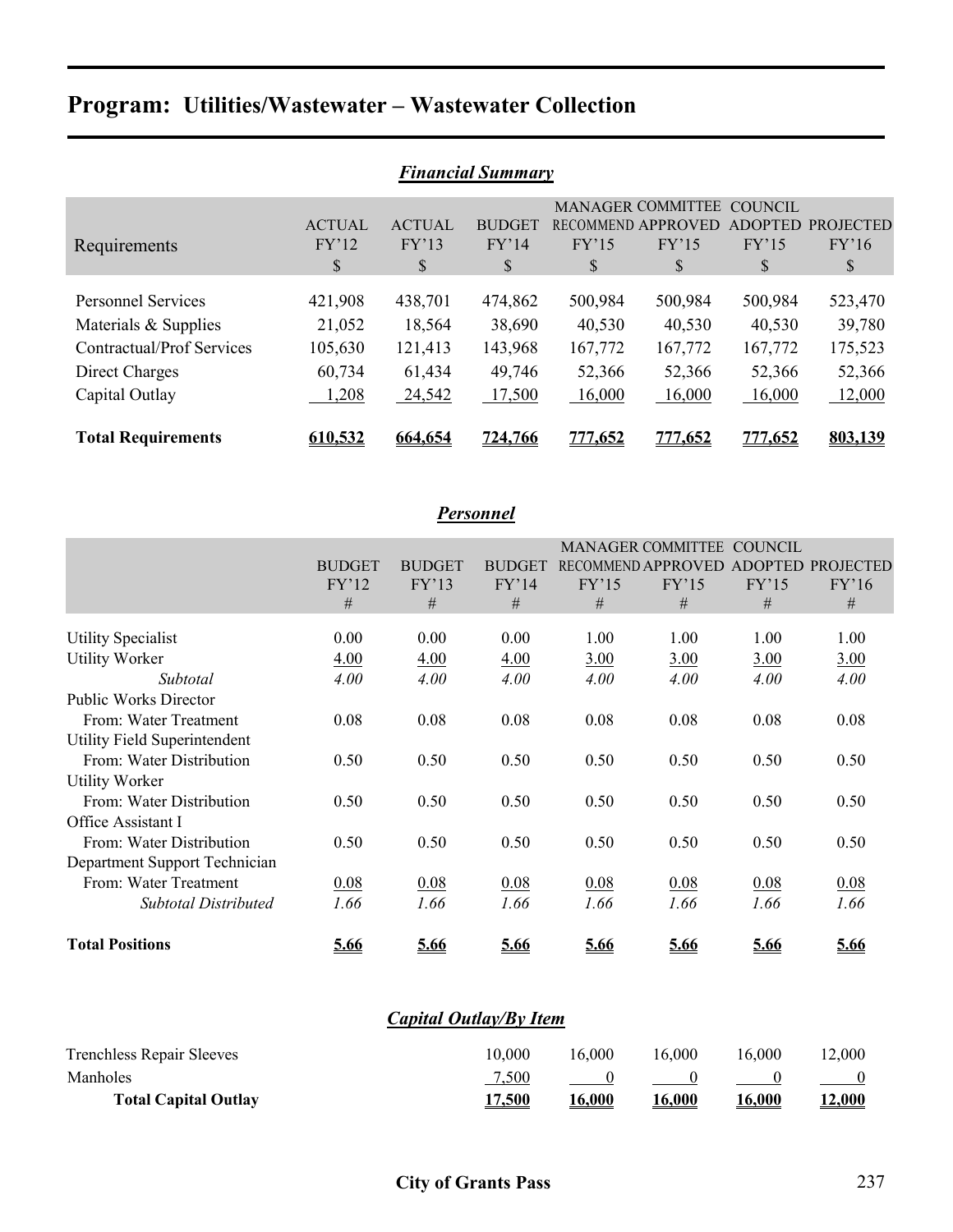## **Program: Utilities/Wastewater Treatment**

#### *Mission Statement:*

*"The mission of the Wastewater Treatment Program is to protect human health and welfare through safe and efficient administration of State and Federal Treatment Standards."* 

#### *Services Delivered:*

This activity provides for the processing and safe disposal of collected wastewater as required meeting State and Federal standards, ensuring no harmful effects on the community or the environment. These services are delivered through six programs: support services, operations, maintenance, solids disposal, lift stations, and pretreatment. In addition, this activity provides contract services to the Merlin Landfill for operation and maintenance services.

#### *Performance Measurements:*

| <b>Indicator</b>                                                        |               | 2011-12    | 2012-13 |            | 2013-14   | 2014-15    | 2015-16    |
|-------------------------------------------------------------------------|---------------|------------|---------|------------|-----------|------------|------------|
| <b>Outputs</b>                                                          | <b>Actual</b> | <b>Est</b> | Actual  | <b>Est</b> | Est       | <b>Est</b> | <b>Est</b> |
| Gallons of water treated (in billions)                                  | 2.12          | N/A        | 2.125   | 2.17       | 2.17      | 2.17       | 2.17       |
| <b>Effectiveness</b>                                                    | <b>Actual</b> | Goal       | Actual  | Goal       | Goal      | Goal       | Goal       |
| Pounds of active dry polymer per dry ton<br>of feed solids              | 22.5          | $25$       | 25.9    | $25$       | $25$      | $30$       | $30$       |
| Percentage of time meet or exceed State<br>and Federal standards        | 100%          | 100%       | 100%    | 100%       | 100%      | 100%       | 100%       |
| <b>Efficiency</b>                                                       | <b>Actual</b> | Goal       | Actual  | Goal       | Goal      | Goal       | Goal       |
| Direct Operations and Maintenance Costs<br>Per Million Gallons Treated* | \$725         | $<$ \$730  | \$720   | $<$ \$745  | $<$ \$760 | $<$ \$775  | $<$ \$790  |
| Average Kwh per million gallons treated                                 | 2.276         | < 2,550    | 2,077   | < 2,550    | 2.550     | < 2,550    | 2,550      |

#### **Wastewater Treatment Performance Measures**

\*The national median cost for Direct Operations and Maintenance Costs per Million Gallons Treated per the AWWA Benchmarking Survey based upon the most data (2011) is \$945.

#### *FY'15 Anticipated Accomplishments & Corresponding Council Goal - Strategic Plan Item:*

#### **Maintain, Operate, and Expand our Infrastructure**

#### **Objective 3: Ensure sewer infrastructure needs are met**

- **Action 1:** Initiate the process to expand the Wastewater Treatment Plant as required to accommodate growth in the community.
	- Design UV Channel 1 replacement and make Seismic upgrades to Main Building and Digester control room.

#### **Preserve and Enjoy our Natural Resources**

#### **Objective 4: Comply with all NPDES permit requirements**

• Treating the community's wastewater to meet State and Federal standards will remain the main objective of this activity.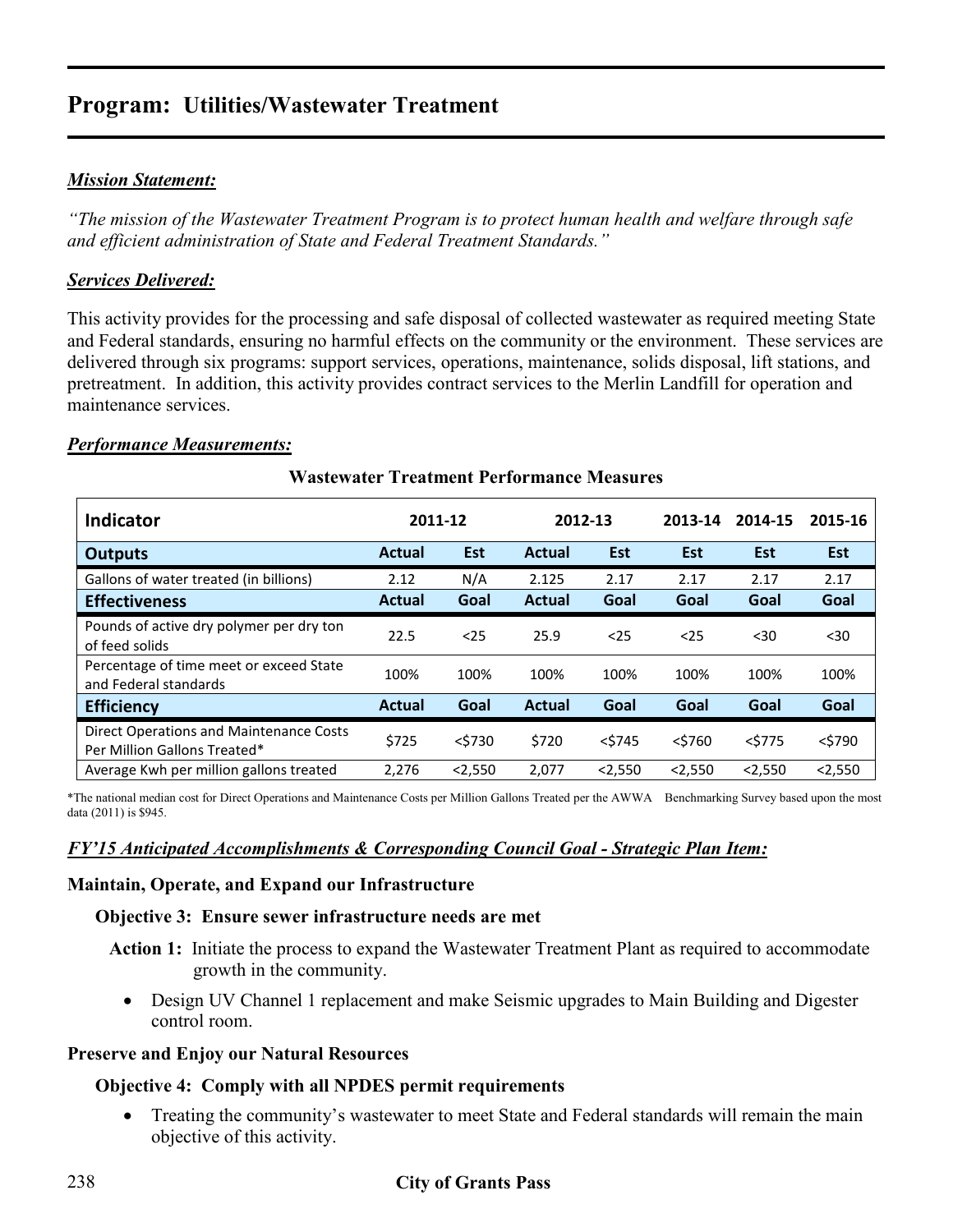# **Program: Utilities/Wastewater – Wastewater Treatment**

#### *Budget Highlights:*

• This Budget includes funds to rebuild one of the WRP Influent Pumps and one of the Darneille Pump Station Pumps.

This budget includes costs for contracted solids hauling and disposal at the Drycreek Landfill.



#### *FY'14 Activity Review:*

During the 2014 budget year, this activity will treat an estimated 1.85 billion gallons of wastewater and disposed of an estimated 5,157 wet tons of Biosolids to the JO-GRO™ Co-Composting facility and Landfill.

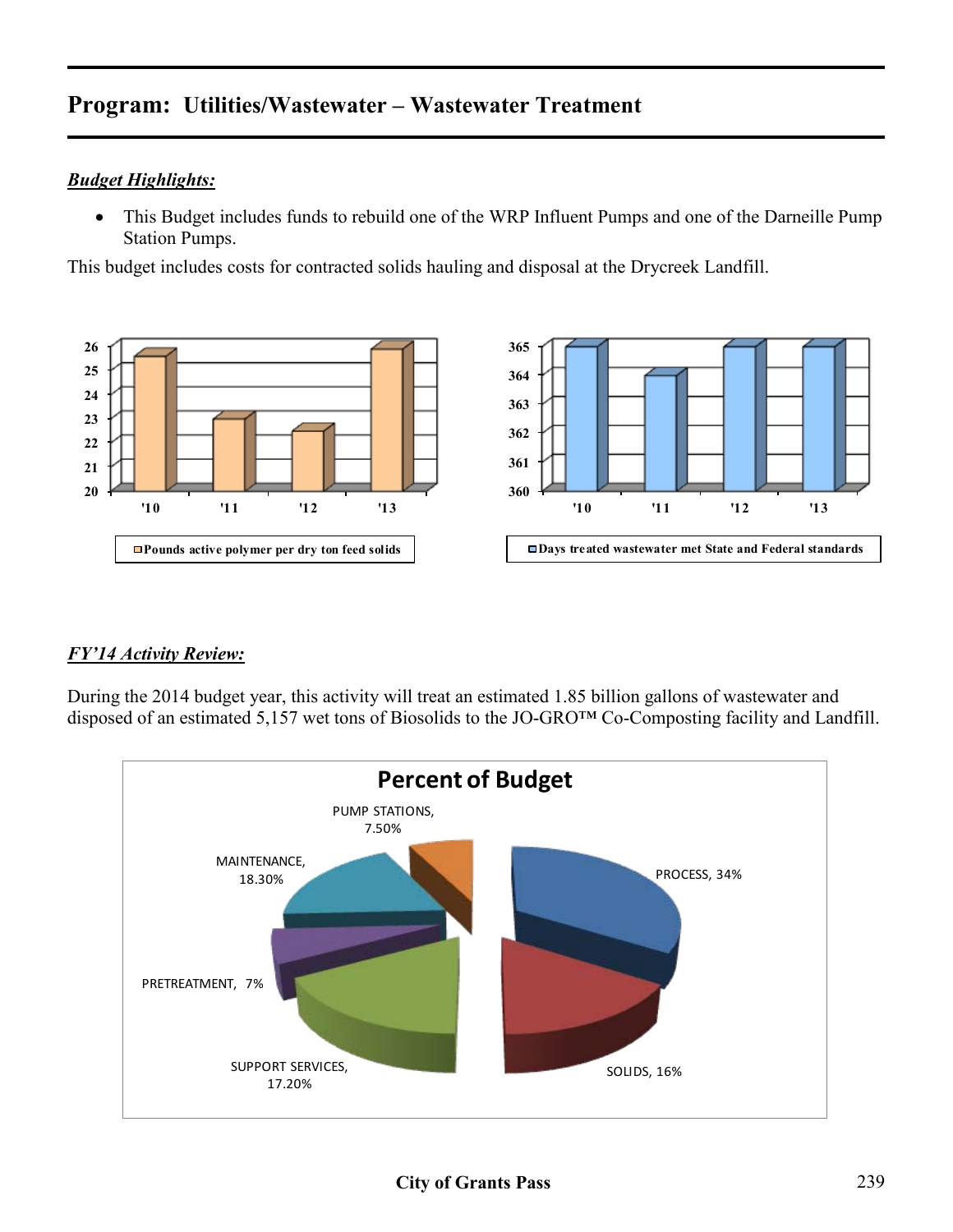# **Program: Utilities/Wastewater Treatment**

| <b>Financial Summary</b>         |               |                  |               |                  |                          |           |                  |  |  |  |
|----------------------------------|---------------|------------------|---------------|------------------|--------------------------|-----------|------------------|--|--|--|
|                                  |               |                  |               |                  | <b>MANAGER COMMITTEE</b> | COUNCIL   |                  |  |  |  |
|                                  | <b>ACTUAL</b> | <b>ACTUAL</b>    | <b>BUDGET</b> | <b>RECOMMEND</b> | APPROVED                 | ADOPTED   | <b>PROJECTED</b> |  |  |  |
| Requirements                     | FY'12         | FY'13            | FY'14         | FY'15            | FY'15                    | FY'15     | FY'16            |  |  |  |
|                                  | \$            | S                | <sup>S</sup>  | \$               | \$                       | S         | \$               |  |  |  |
|                                  |               |                  |               |                  |                          |           |                  |  |  |  |
| <b>Personnel Services</b>        | 680,541       | 650,391          | 769,303       | 798,992          | 798,992                  | 798,992   | 839,082          |  |  |  |
| Materials & Supplies             | 225,821       | 250,782          | 326,000       | 333,000          | 333,000                  | 333,000   | 334,000          |  |  |  |
| <b>Contractual/Prof Services</b> | 735,471       | 737,105          | 906,011       | 1,142,734        | 1,142,734                | 1,142,734 | 1,136,334        |  |  |  |
| Direct Charges                   | 14,259        | 14,898           | 1,976         | 2,083            | 2,083                    | 2,083     | 2,083            |  |  |  |
| Capital Outlay                   | 2,164         | $\boldsymbol{0}$ | 1,700         | 1,400            | 1,400                    | 1,400     | 1,400            |  |  |  |
|                                  |               |                  |               |                  |                          |           |                  |  |  |  |
| <b>Total Requirements</b>        | 1.658.256     | .653.176         | 2.004.990     | <u>2.278.209</u> | <u>2.278.209</u>         | 2.278.209 | 2.312.899        |  |  |  |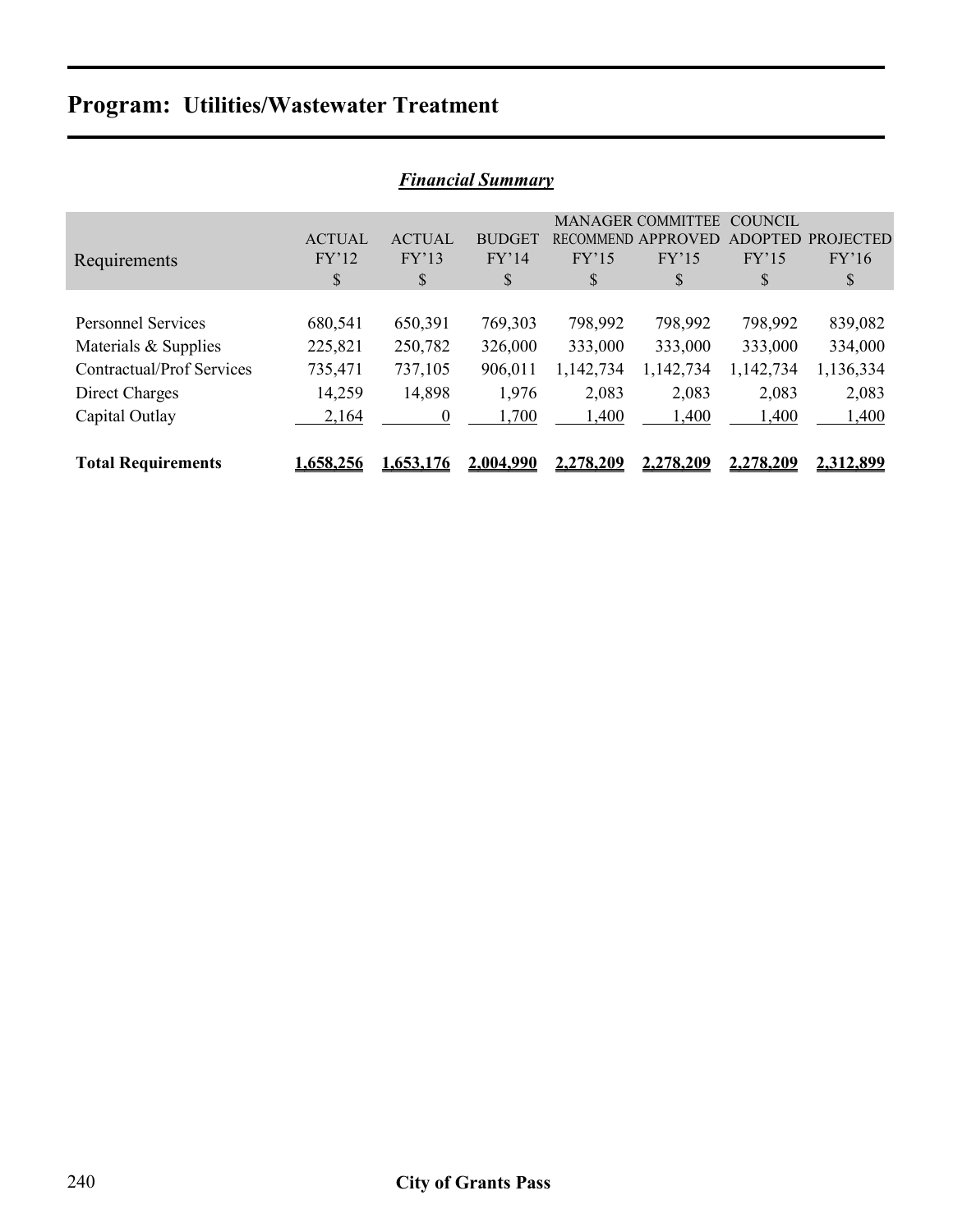# **Program: Utilities/Wastewater – Wastewater Treatment**

|                                              |               |               |               |            | <b>MANAGER COMMITTEE</b> | <b>COUNCIL</b> |                   |
|----------------------------------------------|---------------|---------------|---------------|------------|--------------------------|----------------|-------------------|
|                                              | <b>BUDGET</b> | <b>BUDGET</b> | <b>BUDGET</b> |            | RECOMMEND APPROVED       |                | ADOPTED PROJECTED |
|                                              | FY'12<br>#    | FY'13<br>#    | FY'14<br>#    | FY'15<br># | FY'15<br>#               | FY'15<br>#     | FY'16<br>#        |
|                                              |               |               |               |            |                          |                |                   |
| <b>Utility Plant Superintendent</b>          | 1.00          | 1.00          | 1.00          | 1.00       | 1.00                     | 1.00           | 1.00              |
| <b>Treatment Plant Specialist</b>            | 5.00          | 5.00          | 5.00          | 5.00       | 5.00                     | 5.00           | 5.00              |
| <b>Utility Specialist</b>                    | 1.00          | 1.00          | 1.00          | 1.00       | 1.00                     | 1.00           | 1.00              |
| <b>Utility Worker</b>                        | $3.00*$       | $3.00*$       | $3.00*$       | $3.00*$    | $3.00*$                  | $3.00*$        | $3.00*$           |
| Subtotal                                     | 10.00         | 10.00         | 10.00         | 10.00      | 10.00                    | 10.00          | 10.00             |
| <b>Public Works Director</b>                 |               |               |               |            |                          |                |                   |
| From: Water Treatment                        | 0.23          | 0.23          | 0.23          | 0.23       | 0.23                     | 0.23           | 0.23              |
| <b>Utility Plant Superintendent</b>          |               |               |               |            |                          |                |                   |
| To: JO-GROTM                                 | (0.25)        | (0.25)        | (0.25)        | (0.00)     | (0.00)                   | (0.00)         | (0.00)            |
| Trmt. Plant Spec - Operations                |               |               |               |            |                          |                |                   |
| To: JO-GROTM                                 | (0.30)        | (0.50)        | (0.50)        | (0.00)     | (0.00)                   | (0.00)         | (0.00)            |
| <b>Utility Worker</b>                        |               |               |               |            |                          |                |                   |
| To: JO-GRO™                                  | (0.50)        | (0.50)        | (0.50)        | (0.00)     | (0.00)                   | (0.00)         | (0.00)            |
| Department Support Technician                |               |               |               |            |                          |                |                   |
| From: Water Treatment                        | 0.23          | 0.23          | 0.23          | 0.23       | 0.23                     | 0.23           | 0.23              |
| <b>Subtotal Distributed</b>                  | (0.59)        | (0.79)        | (0.79)        | 0.46       | 0.46                     | 0.46           | 0.46              |
| <b>Total Positions</b>                       | 9.41          | 9.21          | 9.21          | 10.46      | 10.46                    | 10.46          | 10.46             |
| <b>Total Un-Funded Positions</b>             | (0.50)        | (0.50)        | (0.50)        | (2.00)     | (2.00)                   | (2.00)         | (2.00)            |
| <b>Total Funded Positions</b>                | <u>8.91</u>   | 8.71          | <u>8.71</u>   | 8.46       | <u>8.46</u>              | <u>8.46</u>    | 8.46              |
| *Recap of Unfunded Positions by Fiscal Year: |               |               |               |            |                          |                |                   |
| <b>Utility Worker</b>                        | 0.50          | 0.50          | 0.50          | 2.00       | 2.00                     | 2.00           | 2.00              |

#### *Personnel*

### *Capital Outlay/By Item*

| Computer Upgrade            | .,700        | .400  | .400 | ,400 | .400        |
|-----------------------------|--------------|-------|------|------|-------------|
| <b>Total Capital Outlay</b> | <u>4,700</u> | .,400 | .400 | .400 | <u>.400</u> |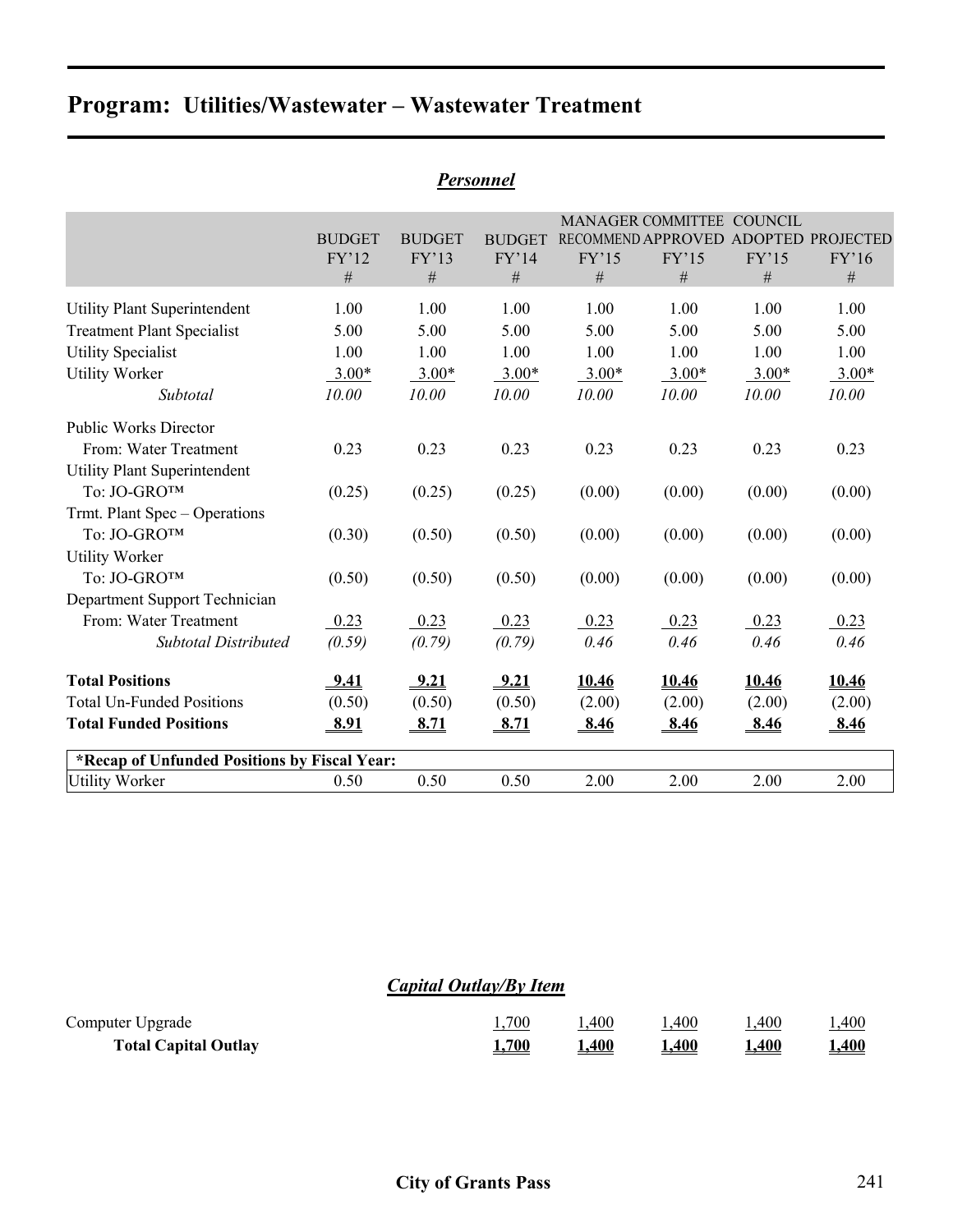# **Program: Utilities/ Wastewater – JO-GROTM**

#### *Services Delivered:*

This activity accepted greenwaste from the community for co-composting with wastewater bio-solids from the City's Water Restoration Plant. The Co-Compost material was produced as an "Exceptional quality class A" Co-Compost for resale to the public. This activity also collected construction wood waste material from the community that is recycled by BioMass One for energy production.

#### *Budget Highlights:*

.

As of October 22, 2013 the City began hauling the bio-solids to Dry Creek Landfill in Jackson County. The last of the bio-solids were composted and sold to the public. The operation formally closed to the public on February 13, 2014. The City has leased the site to a private contractor who intends to continue to accept green waste and sell landscaping materials to the public.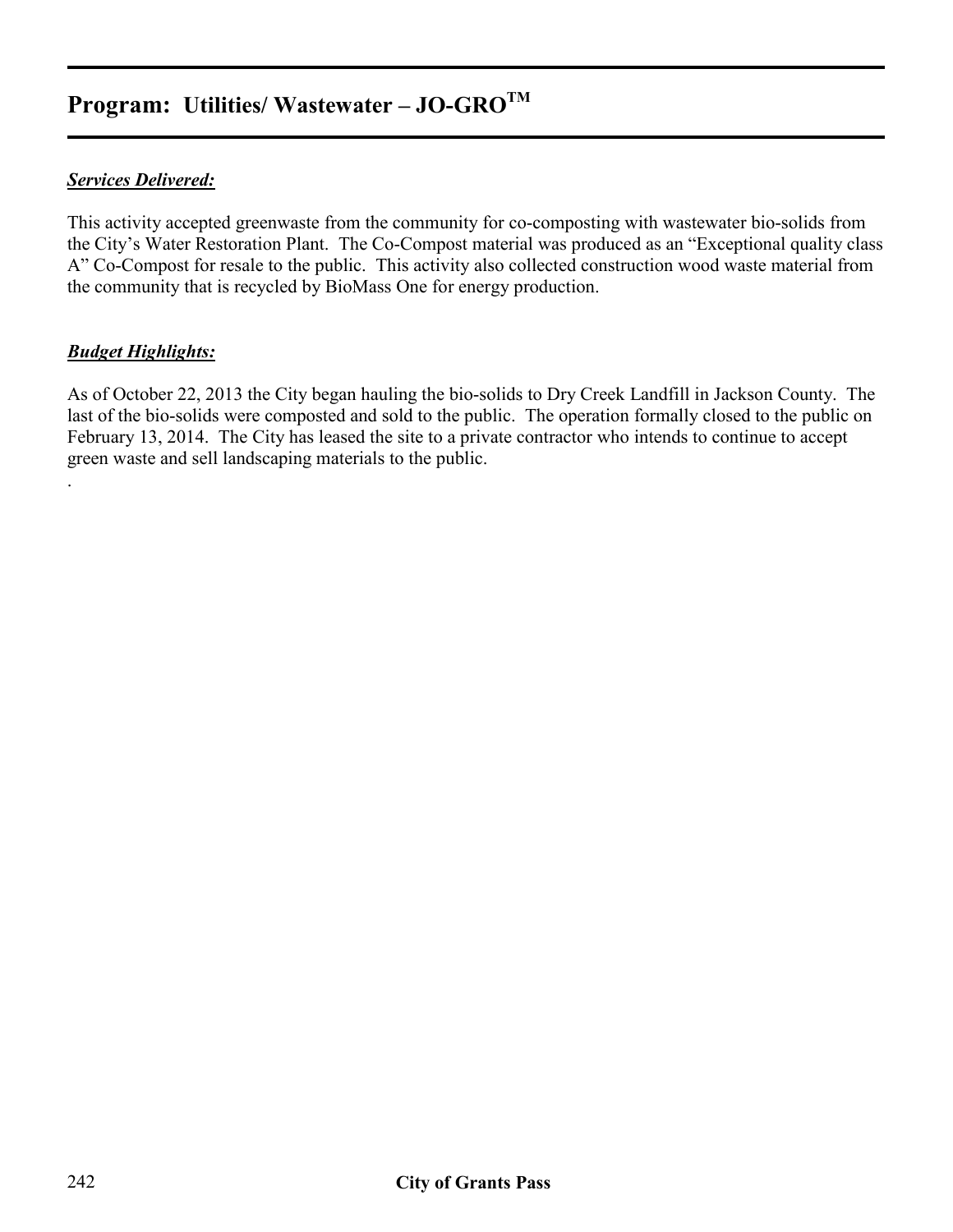# Program: Utilities/Wastewater - JO-GROTM

|                                  |               |               | т ишпсии эиттин |                  |                          |                |                  |
|----------------------------------|---------------|---------------|-----------------|------------------|--------------------------|----------------|------------------|
|                                  |               |               |                 |                  | <b>MANAGER COMMITTEE</b> | <b>COUNCIL</b> |                  |
|                                  | <b>ACTUAL</b> | <b>ACTUAL</b> | <b>BUDGET</b>   | <b>RECOMMEND</b> | APPROVED                 | <b>ADOPTED</b> | <b>PROJECTED</b> |
| Requirements                     | FY'12         | FY'13         | FY'14           | FY'15            | FY'15                    | FY'15          | FY'16            |
|                                  | S             | <sup>S</sup>  | S               | S                | \$                       |                | S                |
|                                  |               |               |                 |                  |                          |                |                  |
| <b>Personnel Services</b>        | 287,259       | 247,551       | 307,568         | 0                | 0                        | 0              |                  |
| Materials & Supplies             | 68,284        | 82,564        | 93,550          | $\theta$         | $^{(1)}$                 | 0              | $\theta$         |
| <b>Contractual/Prof Services</b> | 248,576       | 268,343       | 221,395         | $\theta$         |                          | 0              | 0                |
| Capital Outlay                   | 1,205         | 0             | 0               | $\theta$         |                          | 0              | $\theta$         |
| <b>Transfers Out</b>             | 45,000        | 11,102        |                 |                  |                          |                |                  |
|                                  |               |               |                 |                  |                          |                |                  |
| <b>Total Requirements</b>        | 560.324       | 609.560       | 622.513         |                  |                          |                |                  |

### *Financial Summary*

## *Personnel*

|                                              |               |               |               |        | MANAGER COMMITTEE COUNCIL            |        |        |
|----------------------------------------------|---------------|---------------|---------------|--------|--------------------------------------|--------|--------|
|                                              | <b>BUDGET</b> | <b>BUDGET</b> | <b>BUDGET</b> |        | RECOMMEND APPROVED ADOPTED PROJECTED |        |        |
|                                              | FY'12         | FY'13         | FY'14         | FY'15  | FY'15                                | FY'15  | FY'16  |
|                                              | #             | #             | #             | #      | #                                    | #      | #      |
| <b>Utility Specialist</b>                    | 1.00          | 1.00          | 1.00          | 0.00   | 0.00                                 | 0.00   | 0.00   |
| <b>Utility Worker</b>                        | 2.00          | 2.00          | 2.00          | 0.00   | 0.00                                 | 0.00   | 0.00   |
| Subtotal                                     | 3.00          | 3.00          | 3.00          | 0.00   | 0.00                                 | 0.00   | 0.00   |
| <b>Public Works Director</b>                 |               |               |               |        |                                      |        |        |
| From: Water Treatment                        | 0.03          | 0.03          | 0.03          | 0.00   | 0.00                                 | 0.00   | 0.00   |
| <b>Utility Plant Superintendent</b>          |               |               |               |        |                                      |        |        |
| From: Wastewater Treatment                   | 0.25          | 0.25          | 0.25          | 0.00   | 0.00                                 | 0.00   | 0.00   |
| <b>Utility Worker</b>                        |               |               |               |        |                                      |        |        |
| From: Wastewater Treatment                   | $0.50*$       | $0.50*$       | $0.50*$       | 0.00   | 0.00                                 | 0.00   | 0.00   |
| Trmt. Plant Spec. - Maintenance              |               |               |               |        |                                      |        |        |
| From: Wastewater Treatment                   | 0.30          | 0.50          | 0.50          | 0.00   | 0.00                                 | 0.00   | 0.00   |
| Department Support Technician                |               |               |               |        |                                      |        |        |
| From: Water Treatment                        | 0.03          | 0.03          | 0.03          | 0.00   | 0.00                                 | 0.00   | 0.00   |
| <b>Subtotal Distributed</b>                  | 1.11          | 1.31          | 1.31          | 0.00   | 0.00                                 | 0.00   | 0.00   |
| <b>Total Positions</b>                       | <u>4.11</u>   | 4.31          | 4.31          | 0.00   | 0.00                                 | 0.00   | 0.00   |
| <b>Total Un-Funded Positions</b>             | (0.50)        | (0.50)        | (0.50)        | (0.00) | (0.00)                               | (0.00) | (0.00) |
| <b>Total Funded Positions</b>                | <u>3.61</u>   | <u>3.81</u>   | <u>3.81</u>   | 0.00   | 0.00                                 | 0.00   | 0.00   |
| *Recap of Unfunded Positions by Fiscal Year: |               |               |               |        |                                      |        |        |
| <b>Utility Worker</b>                        | 0.50          | 0.50          | 0.50          | 0.00   | 0.00                                 | 0.00   | 0.00   |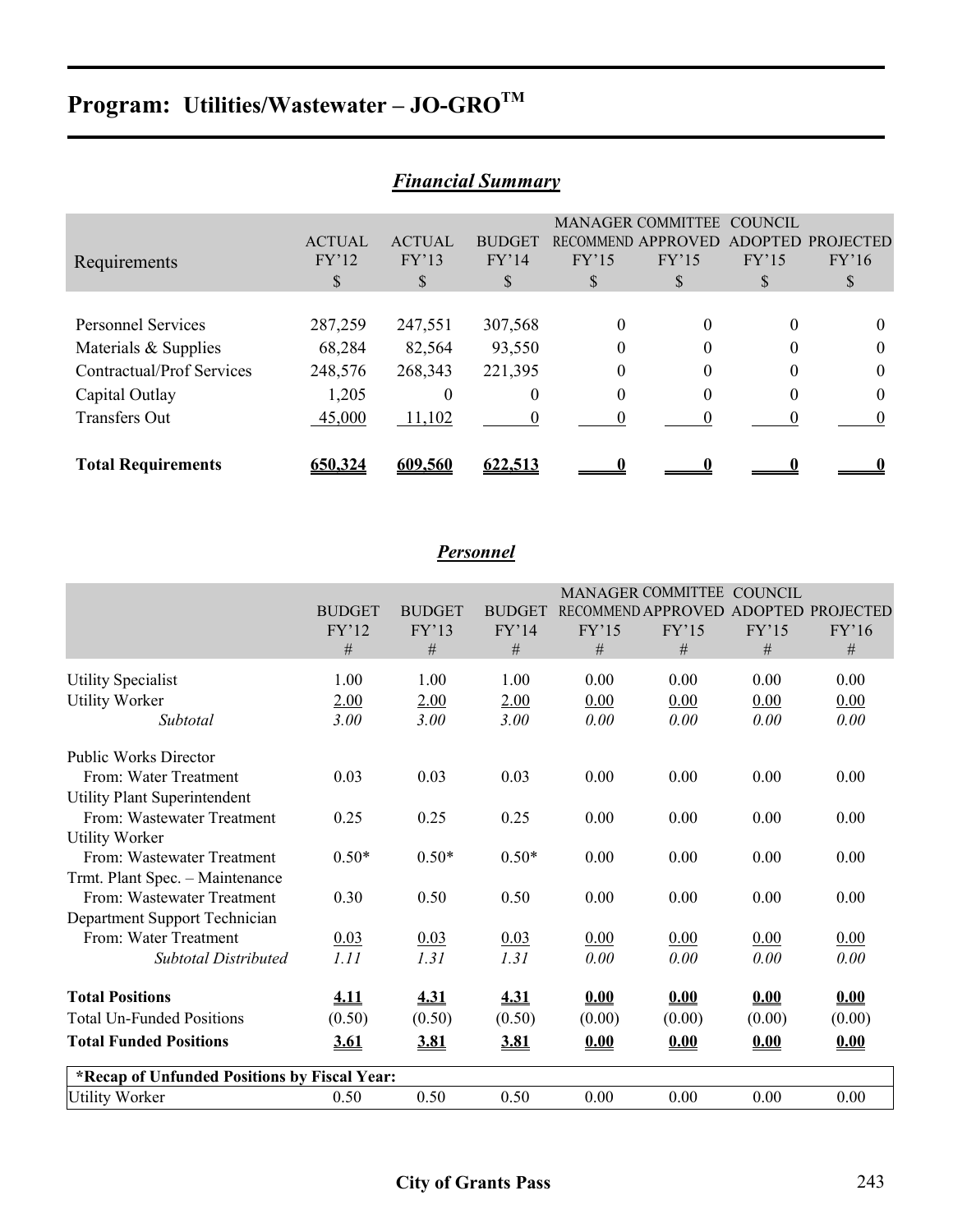# **Program: Utilities/Wastewater – Customer Services**

#### *Mission Statement:*

*"The mission of the Customer Service Department is to provide support to the individual utilities to include billing, collection, and timely courteous responses to the needs of individual customers regarding their City utility account."* 

#### *Services Delivered:*

Customer Service provides for the billing and collection of customer charges, legal services, and engineering required for wastewater activities.

#### *Performance Measurements:*

| <b>Indicator</b>                                |               | 2011-12    |               | 2012-13    | 2013-14    | 2014-15    | 2015-16    |
|-------------------------------------------------|---------------|------------|---------------|------------|------------|------------|------------|
| <b>Outputs</b>                                  | <b>Actual</b> | Est        | <b>Actual</b> | Est        | Est        | <b>Est</b> | <b>Est</b> |
| Number of wastewater customers                  | 12,881        | N/A        | 12,936        | N/A        | 13,000     | 13,000     | 13,000     |
| <b>Effectiveness</b>                            | <b>Actual</b> | Goal       | <b>Actual</b> | Goal       | Goal       | Goal       | Goal       |
| Uncollectable accounts as a % of revenue        | .05%          | $< 1\%$    | .11%          | $< 1\%$    | $< 1\%$    | $< 1\%$    | $< 1\%$    |
| <b>Efficiency</b>                               | <b>Actual</b> | Goal       | <b>Actual</b> | Goal       | Goal       | Goal       | Goal       |
| Finance Direct Charges per Waste Water<br>Cust. | \$2.19        | $<$ \$2.50 | \$2.19        | $<$ \$2.50 | $<$ \$2.50 | $<$ \$2.50 | $<$ \$2.50 |

#### **Waste Water Customer Service Performance Measures**

#### *FY'15 Anticipated Accomplishments & Corresponding Council Goal - Strategic Plan Item:*

#### **Provide Cooperative, Shared Leadership Involving Council, Staff and Community**

#### **Ensure efficiency and effectiveness in City operations**

- Bill the 12,500+ City sewer customers monthly and maintain timely records on all accounts. (This represents a combination of RSSSD customers and City wastewater customers as RSSSD will be dissolved.)
- Provide information regarding sewer line locations, new service requests, and local improvement district financing.

The City of Grants Pass Utility Customer Service Department serves approximately 12,900 waste water utility customers. The goal of the department is to provide excellent customer service to the citizens of Grants Pass. Cost per account for the waste water utility includes costs associated with direct salaries, employee benefits, contracts (such as meter reading), account activation, account maintenance, bill preparation, bill delivery, receipt and processing of payments, collection of delinquent accounts, account write-offs for uncollectable debt, work order generation, and dispatching of field crew worker assigned to customer service to individual customers for various assistance needs. The Customer Service Department strives to provide these services at less than \$2.50 per customer per month. In addition, with the use of effective communication and the enforcement of municipal code far less than 1% of accounts are turned over to collections in final delinquency.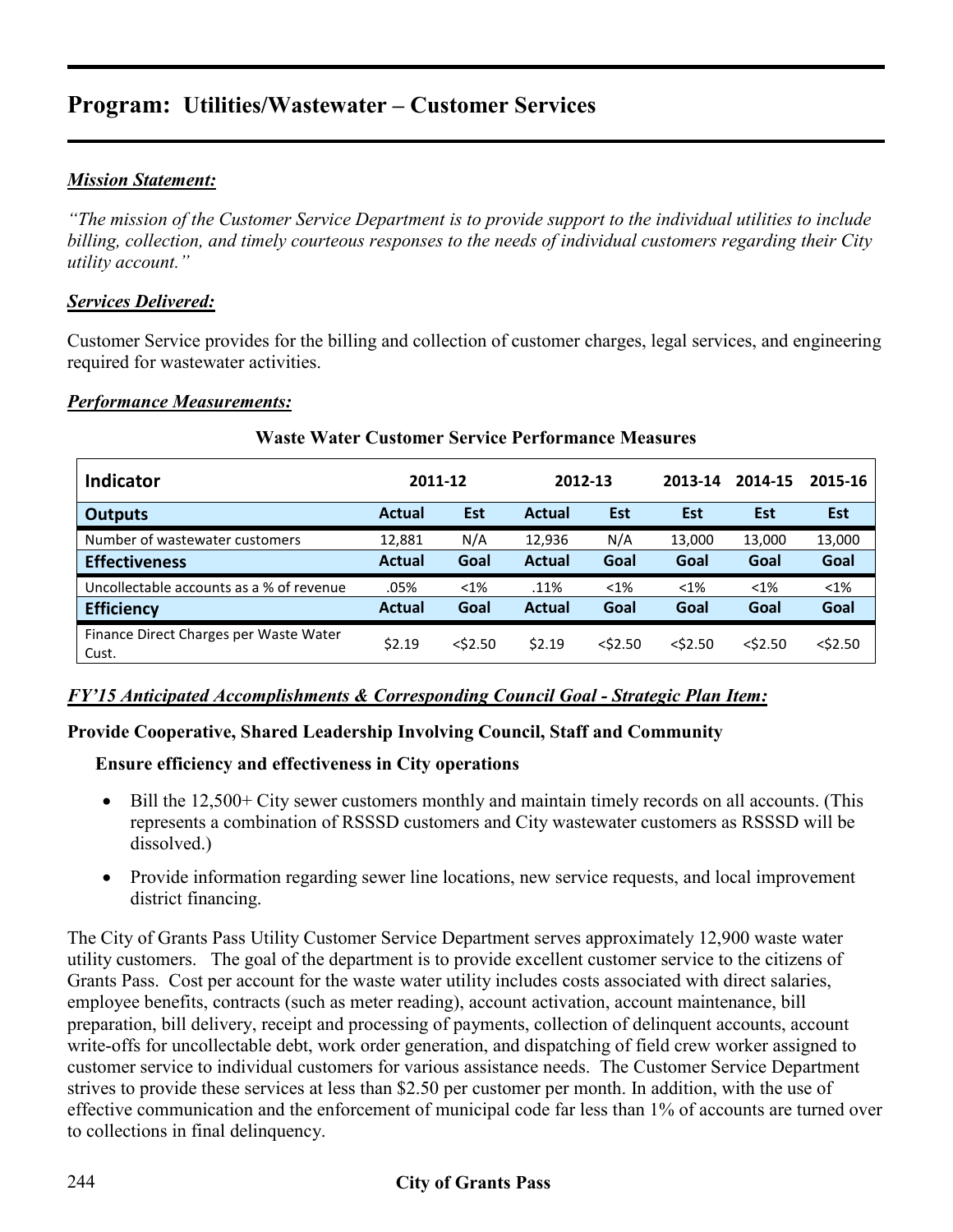# **Program: Utilities/Wastewater – Customer Services**



 **FY'12 FY'13 FY'14 FY'15 Number of COMMERCIAL Customers**

**Number of MULTIFAMILY Customers**



**Number of RESIDENTIAL Customers**



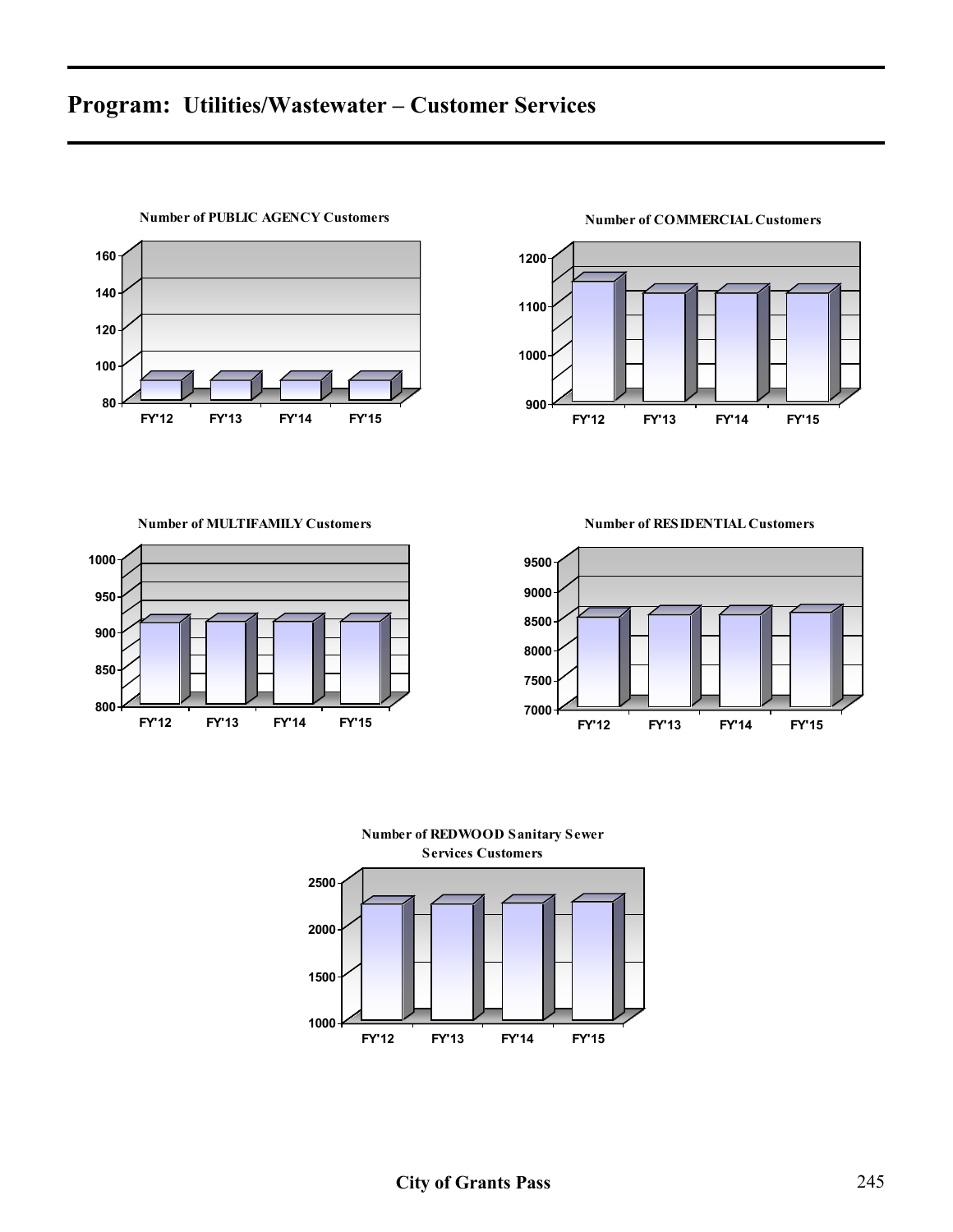# **Program: Utilities/Wastewater – Customer Services**

#### *Budget Highlights:*

This budget includes continued use of contracts for meter reading (which is an intricate part of how sewer volume rates are established for customers) and bill stuffing services while maintaining current staffing for the office. Customers will continue to receive the same level of service from the customer service office including multiple payment acceptance methods, availability of customer service staff to answer questions regarding service and billing, and timely bill generation and delivery via email or first class mail. In addition several of the staff will participate in the research and selection of new utility billing software with the goal of improving service delivery and efficiency.

#### *FY'14 Activity Review:*

The Customer Service office generated approximately 133,600 utility billings during FY'14 and receipted approximately 143,400 utility payments through a variety of collection methods including in person, via community drop boxes, online from individual financial institutions, via mail, online via the City website or drafted from individual bank accounts per customer request. As most payments come into the office in the form of check or money order, the customer service office has worked to reduce the costs associated with transport of checks to the bank via armored car. The customer service office converted to complete check submission via a customer cash letter to the bank eliminating the need for daily pick up of utility deposits. An important statistic, which highlights the level of customer interaction by the office, is that approximately 20% of the City utility accounts transfer to a new account holder on an annual basis. All new accounts require individual customer information, account activation, and accuracy review to ensure accurate billing information.

|                           |                |                | т ишпсии эиштиг ү |         |                           |         |                   |
|---------------------------|----------------|----------------|-------------------|---------|---------------------------|---------|-------------------|
|                           |                |                |                   |         | MANAGER COMMITTEE COUNCIL |         |                   |
|                           | <b>ACTUAL</b>  | <b>ACTUAL</b>  | <b>BUDGET</b>     |         | <b>RECOMMEND APPROVED</b> |         | ADOPTED PROJECTED |
| Requirements              | FY'12          | FY'13          | FY'14             | FY'15   | FY'15                     | FY'15   | FY'16             |
|                           | S              | \$             | \$                | \$      | S                         | S       | \$                |
|                           |                |                |                   |         |                           |         |                   |
| Contractual/Prof Services | 21,170         | 21,635         | 39,802            | 42,002  | 42,002                    | 42,002  | 42,002            |
| Direct Charges            | 233,846        | 242,371        | 370,524           | 366,651 | 366,651                   | 366,651 | 384,273           |
| <b>Total Requirements</b> | <u>255,016</u> | <u>264,006</u> | 410,326           | 408,653 | 408,653                   | 408,653 | <u>426,275</u>    |
|                           |                |                |                   |         |                           |         |                   |

### *Financial Summary*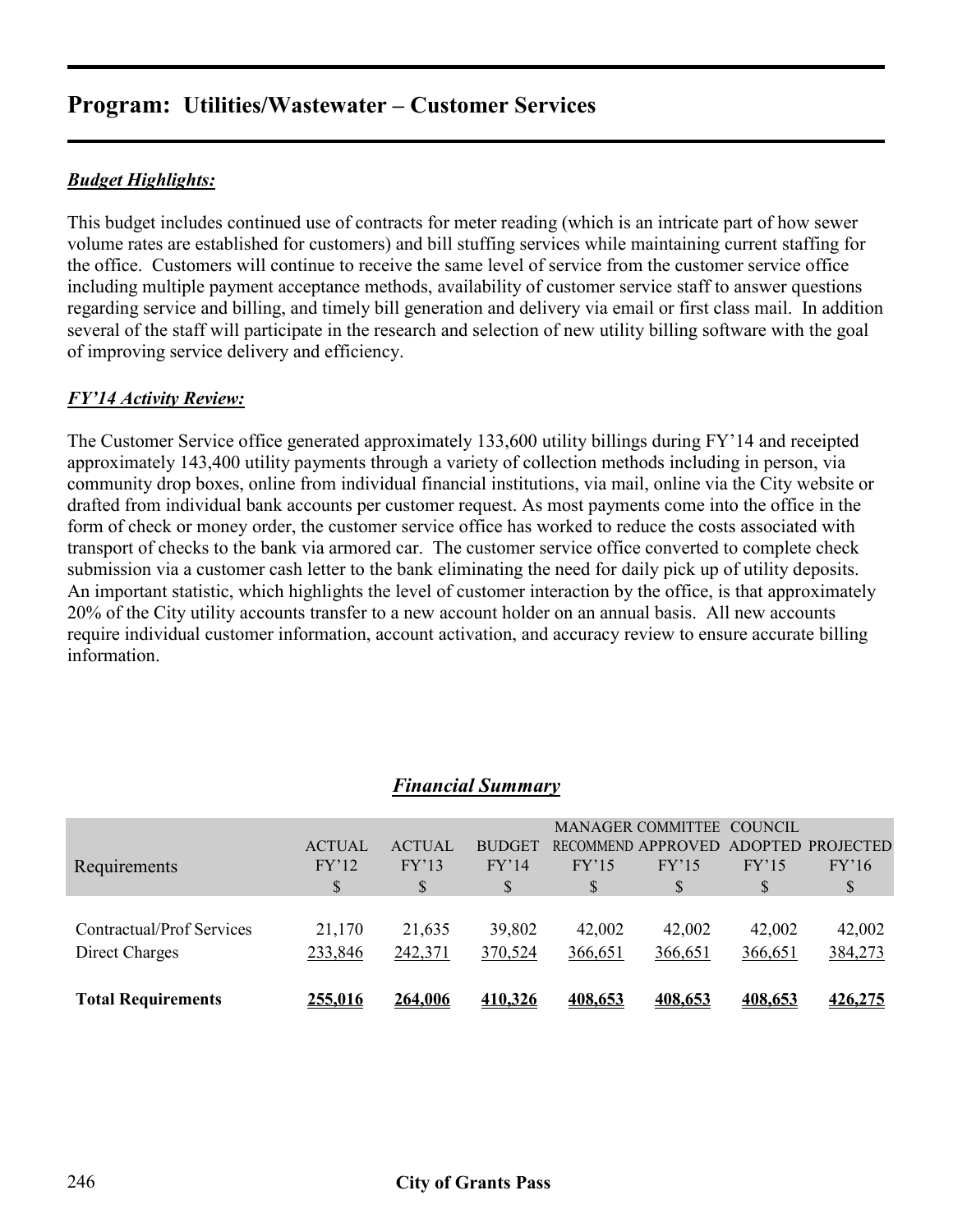# **Program: Utilities/Wastewater – Debt Service**

#### *Mission Statement:*

*"The mission of the Wastewater Program is to meet the area's current and future wastewater collection and treatment needs, protecting human health, welfare and the environment."* 

#### *Services Delivered:*

This activity accounts for the repayment of debt incurred by the Wastewater Utility. A total of \$7,000,000 of State Revolving Loan Fund (SRF) monies were made available to the City for expansion of the Wastewater Treatment Plant and related projects. The SRF loan agreement R38671 was refinanced in December of 2009 for a net present value savings of \$370,530 over the life of the bond. As of FY'13, the Redwood Sanitary Sewer Service District (RSSSD) was consolidated with the City of Grants Pass Wastewater Utility. RSSSD also had outstanding debt that was refinanced in the 2009 refunding with a remaining principal balance of \$1,225,000 as of June 30, 2013.

#### *FY'15 Anticipated Accomplishments & Corresponding Council Goal - Strategic Plan Item:*

#### **Provide Cooperative, Shared Leadership Involving Council, Staff and Community**

#### **Ensure efficiency and effectiveness in City operations**

• Make timely debt service payments to avoid late fees or penalties and ensuring City's credit rating and ability to borrow in the future.

#### *Budget Highlights:*

The 2009 Refunding Bond debt is scheduled to be paid in full as of FY'23. It has an interest rate of 3.0- 4.0%. A debt service schedule for the budgetary period is included here. A full Debt Service schedule can be found in Appendix O.

|                       | $\bf FV$ '12         | FY'13                | $\rm FV'14$          | FY'15                | FY'16                |
|-----------------------|----------------------|----------------------|----------------------|----------------------|----------------------|
| Principal<br>Interest | \$320,000<br>171,713 | \$330,000<br>162,813 | \$745,000<br>196,763 | \$775,000<br>166,963 | \$790,000<br>143,713 |
| <b>Total</b>          | \$491.713            | S <sub>492.813</sub> | \$941,763            | <u>\$941.963</u>     | <u>\$933.713</u>     |

The budget debt service differs from this schedule due to accruals.

#### *Financial Summary*

|                           | <b>ACTUAL</b>  | <b>ACTUAL</b>  | <b>BUDGET</b>  |         | MANAGER COMMITTEE COUNCIL |         | RECOMMEND APPROVED ADOPTED PROJECTED |
|---------------------------|----------------|----------------|----------------|---------|---------------------------|---------|--------------------------------------|
| Requirements              | FY'12          | FY'13          | FY'14          | FY'15   | FY'15                     | FY'15   | FY'16                                |
|                           |                |                |                |         |                           |         |                                      |
| Debt Service              | 491,356        | 492,015        | 941,763        | 941,963 | 941,963                   | 941,963 | 933,713                              |
| <b>Total Requirements</b> | <u>491.356</u> | <u>492.015</u> | <u>941.763</u> | 941.963 | <u>941.963</u>            | 941,963 | <u>933.713</u>                       |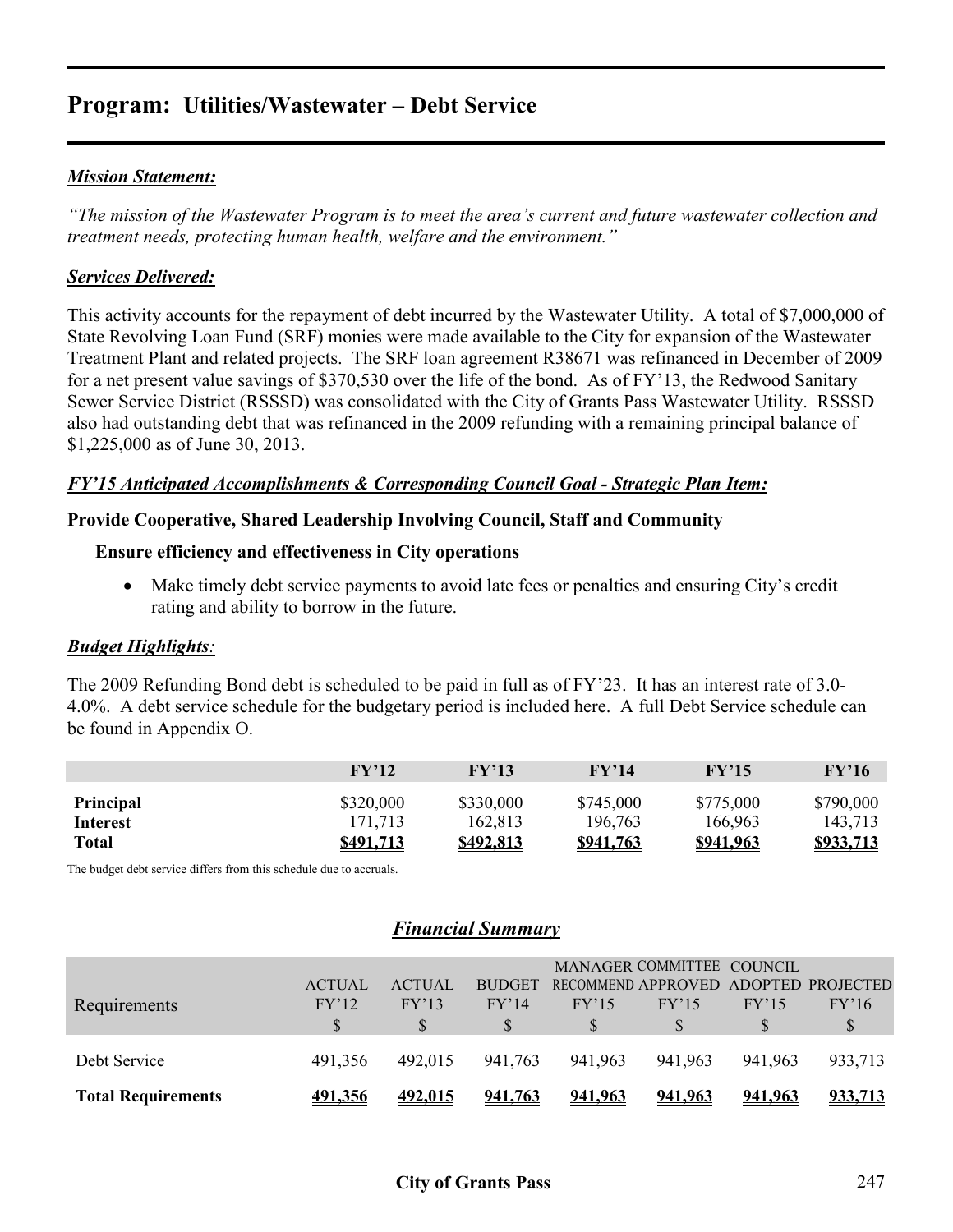# **Program: Utilities/Wastewater – General Program Operations**

#### *Services Delivered:*

This activity accounts for expense that is not directly allocated to any single wastewater activity. The contingency is appropriated in this activity, along with transfers to capital projects, payment of administrative overhead, ending fund balances, and debt issuance costs.

#### *FY'15 Anticipated Accomplishments & Corresponding Council Goal - Strategic Plan Item:*

The contingency funds available in General Program Operations are utilized only with direct City Council authorization. The ending fund balance appropriation may not be altered during the fiscal year. The appropriated funds for capital projects are transferred as soon as they are available. The FY'15 budget provides for \$1,782,392 in transfers to capital as well as the re-allotment of funds previously allocated to JO-GRO™ improvements. This includes \$1,115,000 to Restoration Plant repair/expansion projects, \$750,000 to rehabilitation of the Webster Pump Station #1, \$400,000 to collection system maintenance and repair, as well as \$50,000 for evaluation of the effluent diffuser at the Water Restoration Plant.

|                                  |               |               |               |                  | <b>MANAGER COMMITTEE</b> | <b>COUNCIL</b> |                  |
|----------------------------------|---------------|---------------|---------------|------------------|--------------------------|----------------|------------------|
|                                  | <b>ACTUAL</b> | <b>ACTUAL</b> | <b>BUDGET</b> | <b>RECOMMEND</b> | APPROVED                 | ADOPTED        | <b>PROJECTED</b> |
| Requirements                     | FY'12         | FY'13         | FY'14         | FY'15            | FY'15                    | FY'15          | FY'16            |
|                                  | \$            | \$            | S             | \$               | \$                       | \$             | \$               |
|                                  |               |               |               |                  |                          |                |                  |
| Direct Charges                   | 9,504         | 11,875        | 23,750        | 23,750           | 23,750                   | 23,750         | 23,750           |
| <b>Contractual/Prof Services</b> | 260           | 125           | 300           | 300              | 300                      | 300            | 300              |
| <b>Indirect Charges</b>          | 323,717       | 329,070       | 398,700       | 366,690          | 366,690                  | 366,690        | 375,400          |
| <b>Transfers Out</b>             | 855,046       | 951,750       | 1,034,000     | 1,782,392        | 1,782,392                | 1,782,392      | 1,159,362        |
| <b>Subtotal Expenditures</b>     | 1,188,527     | 1,292,820     | 1,456,750     | 2,173,132        | 2,173,132                | 2,173,132      | 1,558,812        |
|                                  |               |               |               |                  |                          |                |                  |
| Contingencies                    | 0             | $\theta$      | 1,363,572     | 1,264,973        | 1,264,973                | 1,264,973      | 1,354,135        |
| <b>Ending Balance</b>            | 1,380,862     | 1,836,455     | $\theta$      | $\theta$         |                          | $\theta$       | $\theta$         |
|                                  |               |               |               |                  |                          |                |                  |
| <b>Total Requirements</b>        | 2,569,389     | 3.129.275     | 2.820.322     | 3.438.105        | 3.438.105                | 3.438.105      | 2.912.947        |

#### *Financial Summary*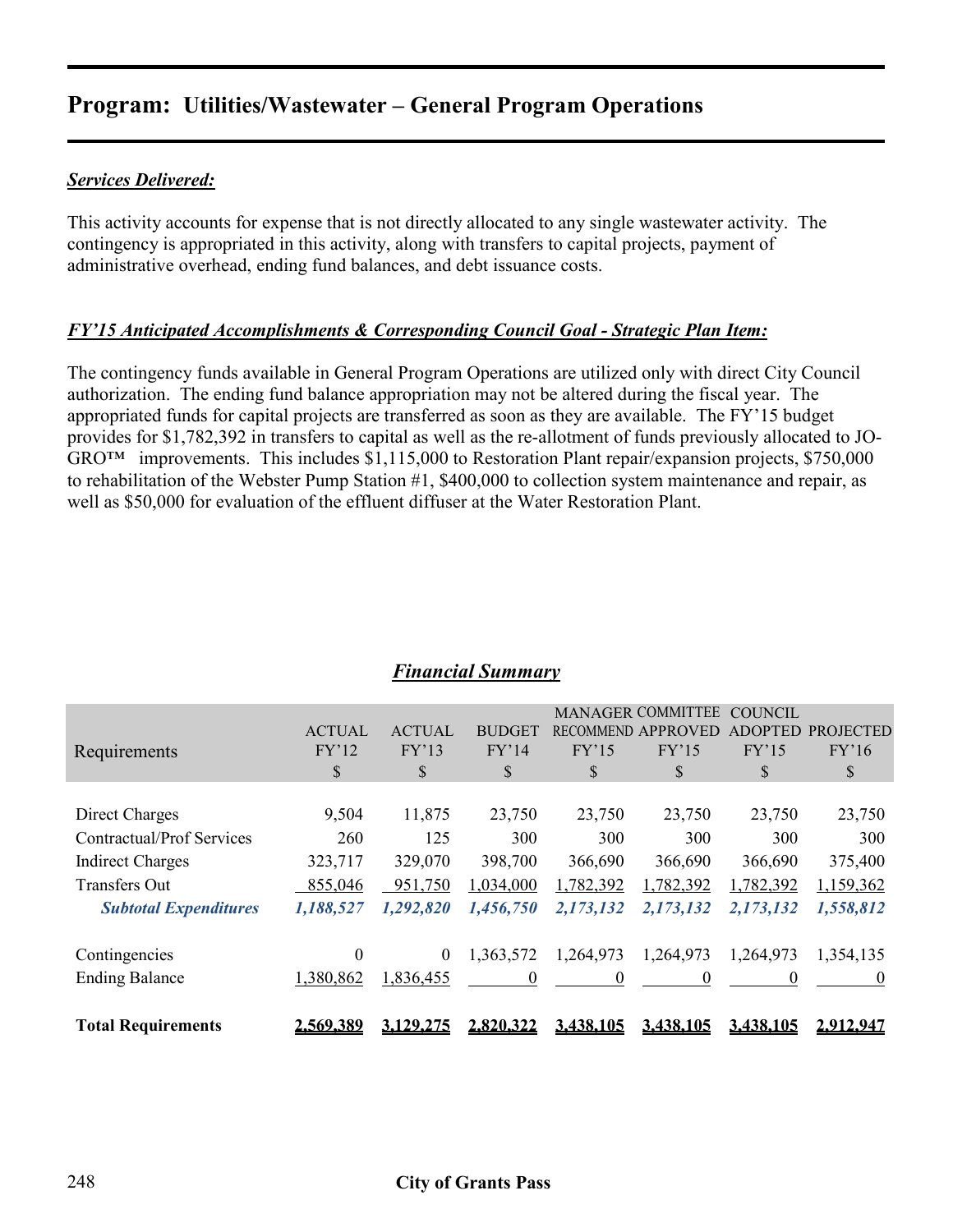# **Program: Utilities/Wastewater – Capital Construction**

#### *Services Delivered:*

This activity provides for the planning, engineering and construction of sewer lines, pumping stations, and treatment facilities for the Wastewater Program. The Public Works Engineering Technician is shown here, but actual expenditures are spread across Wastewater, Water, and Transportation projects.

This portion of the Wastewater system receives financing from System Development Charge revenues and transfers from Wastewater operations. The Wastewater system includes the treatment plant, five pump stations, and the collection system. Major repairs and improvements are financed through this capital budget.

This budget sets aside funds to provide for the major rehabilitation of the treatment plant, pump stations and replacement of deteriorated sewer piping within the collection system.

#### *Personnel:*

|                        |                  |               |       |       | MANAGER COMMITTEE COUNCIL                   |                  |                  |
|------------------------|------------------|---------------|-------|-------|---------------------------------------------|------------------|------------------|
|                        | <b>BUDGET</b>    | <b>BUDGET</b> |       |       | BUDGET RECOMMEND APPROVED ADOPTED PROJECTED |                  |                  |
|                        | $\rm FV'12$      | FY'13         | FY'14 |       | $FY'15$ $FY'15$                             | FY'15            | FY'16            |
| Engineering Technician | .00 <sub>1</sub> | -00           | 100   | L 00. | 1.00                                        | .00 <sub>1</sub> | .00 <sub>1</sub> |

#### *FY'15 Anticipated Accomplishments & Corresponding Council Goal - Strategic Plan Item:*

#### **Maintain, Operate, and Expand our Infrastructure**

#### **Objective 1: Plan for utility infrastructure**

• Develop 20-year infrastructure master plans after the UGB expansion is completed.

#### **Objective 3: Ensure sewer infrastructure needs are met**

**Action 2:** Upgrade sewer lines

• Upgrade sewer lines in the core of the community per the Sewer Collection Master Plan.

**Action 4:** Evaluate Wastewater Treatment Plant expansion

• Initiate plant expansion per the Wastewater Treatment Facility Plan Update.

#### *Budget Highlights:*

The Active Capital Project list includes projects coming to a close in FY'14, but which are not finalized at this time.

The project listing shows resources across the columns. Columns show the "Actual resources through FY'13"; the re-assessed resource needs of projects using current data for the "Revised FY'14" column, guiding our "Recommended FY'15" and resources estimated "Through FY'15". We have "Future Years" and "Total Project" columns for each project. Refer to the Capital Budget Book for more information on individual projects.

The individual project pages describe the project, the need, future and ongoing costs, and the total project cost. The tables show when and where the money is budgeted to come from and the expenses incurred and budgeted to incur through completion.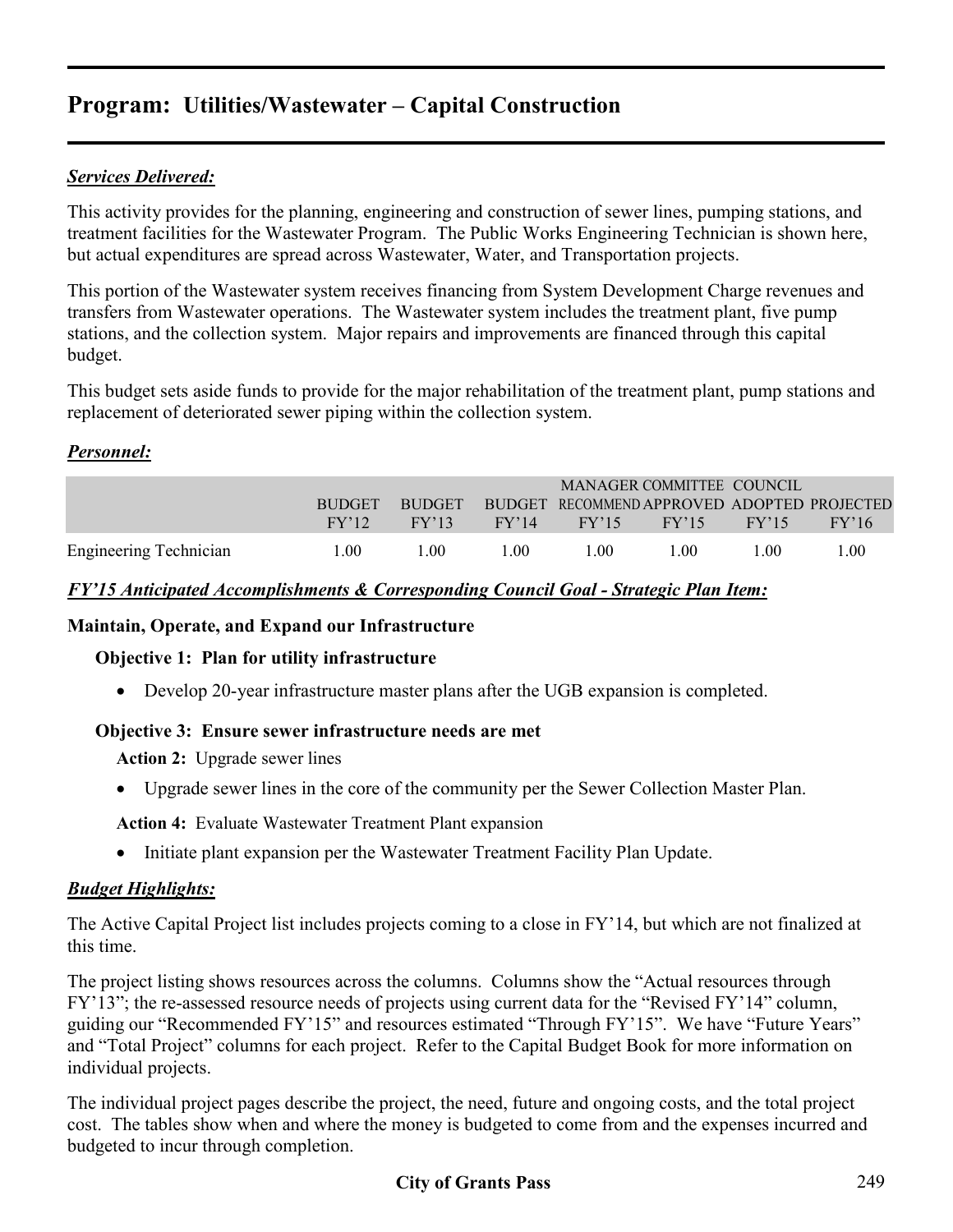# **Program: Utilities/Wastewater – Capital Construction**

#### *FY'14 Activity Review:*

- Structural sewer lines were replaced in the core of the City.
- Work continued on the Wastewater Treatment Plant Facility Plan Update.
- Continued preliminary work on the Collection System Master Plan in anticipation of the UGB expansion being approved.
- Continued design work on JO-GRO<sup>TM</sup> storm water deficiency improvements. The project was terminated when the decision was made to discontinue the JO-GRO™ operation.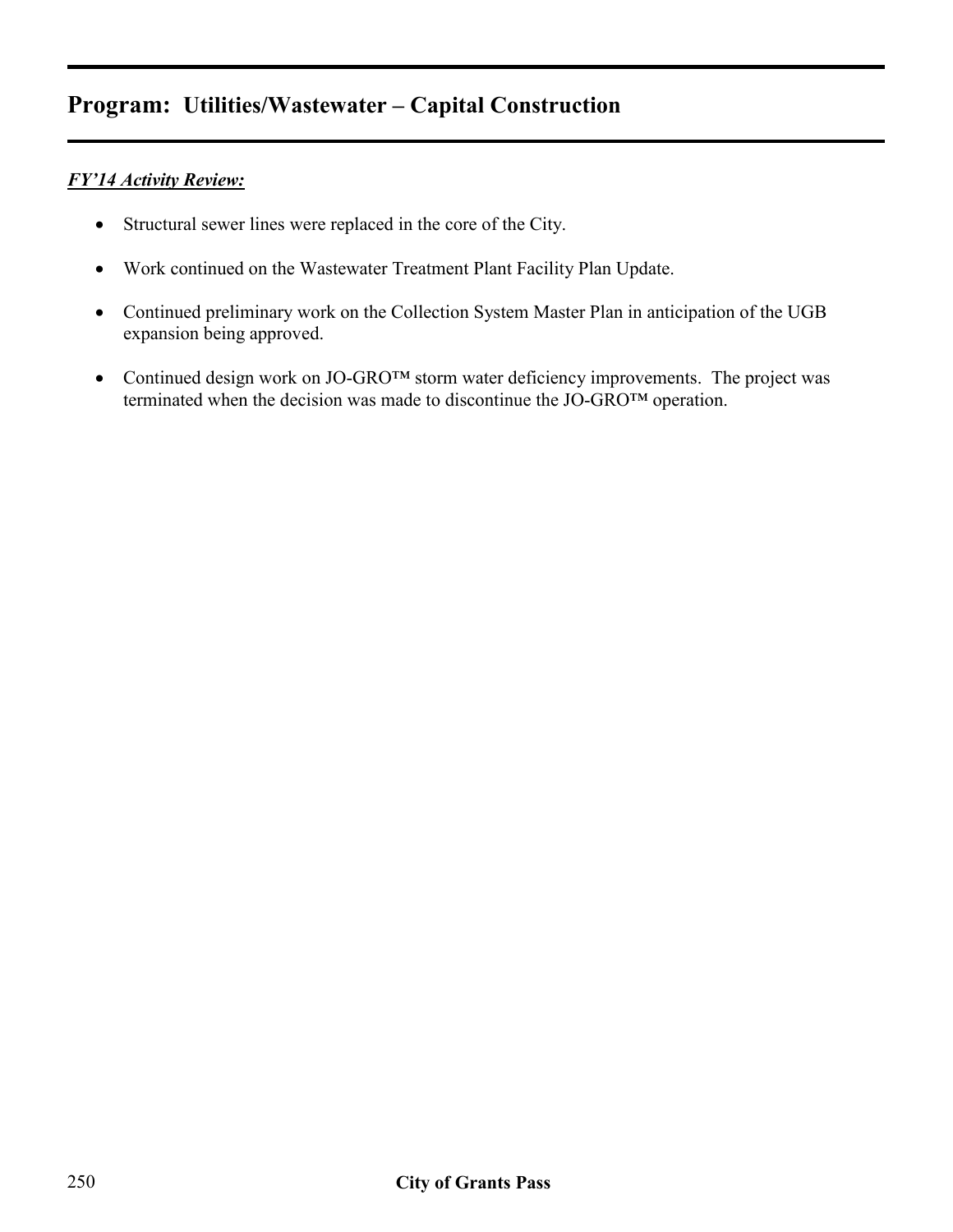# **Program: Utilities/Wastewater – Capital Construction**

|                     |                                                      | <b>Actual</b><br><b>Through</b><br><b>FY'13</b> | <b>Revised</b><br><b>FY'14</b> | <b>Adopted</b><br><b>FY'15</b> | <b>Total</b><br><b>Through</b><br><b>FY'15</b> | <b>Future</b><br>Years          | <b>Total</b><br>Project     |
|---------------------|------------------------------------------------------|-------------------------------------------------|--------------------------------|--------------------------------|------------------------------------------------|---------------------------------|-----------------------------|
| <b>SE0000</b>       | Miscellaneous Projects - SDC Fund 722                | 166,318                                         | (50,000)                       | $\boldsymbol{0}$               | 116,318                                        | (3,900,000)                     | (3,783,682)                 |
| <b>SE0000</b>       | Miscellaneous Projects - AFD Fund 725                | 84,778                                          | $\mathbf{0}$                   | $\boldsymbol{0}$               | 84,778                                         | $\mathbf{0}$                    | 84,778                      |
| <b>SE0000</b>       | Miscellaneous Projects - General Fund 728            | 1,730,281                                       | 371,000                        | (1,050,608)                    | 1,050,673                                      |                                 | $(5,049,638)$ $(3,998,965)$ |
| SE4963              | Update WRP Facility Plan                             | 220,000                                         | 110,000                        | $\boldsymbol{0}$               | 330,000                                        | $\mathbf{0}$                    | 330,000                     |
| SE4964              | WRP Phase 2 Expansion                                | 1,085,000                                       | 450,000                        | 1,900,000                      | 3,435,000                                      | 8,590,000                       | 12,025,000                  |
| <b>SE5080</b>       | <b>WRP</b> Structural Repairs                        | 158,000                                         | 75,000                         | 75,000                         | 308,000                                        | 300,000                         | 608,000                     |
| SE5081              | Collection System Master Plan Update                 | 225,000                                         | 50,000                         | $\boldsymbol{0}$               | 275,000                                        | $\theta$                        | 275,000                     |
| SE6012              | Western Avenue Sewer Replacement                     | 10,000                                          | $\boldsymbol{0}$               | $\boldsymbol{0}$               | 10,000                                         | 2,050,000                       | 2,060,000                   |
| SE6064              | Sewer Main Structural Repairs                        | 865,000                                         | 400,000                        | 550,000                        | 1,815,000                                      | 1,885,000                       | 3,700,000                   |
| SE6111              | Mill Street Sewer Reconstruction                     | 125,000                                         | $\mathbf{0}$                   | $\boldsymbol{0}$               | 125,000                                        | 4,215,000                       | 4,340,000                   |
| SE6112              | Sewer Rate Study SE & RS                             | 35,000                                          | 35,000                         | $\theta$                       | 70,000                                         | $\boldsymbol{0}$                | 70,000                      |
| SE6156              | Sewer Mains Related to Overlays                      | 50,000                                          | $\boldsymbol{0}$               | $\theta$                       | 50,000                                         | 1,850,000                       | 1,900,000                   |
| SE6198              | Collection System Maintenance-Repair                 | $\boldsymbol{0}$                                | 125,000                        | 75,000                         | 200,000                                        | 300,000                         | 500,000                     |
| SE6199              | Pump-Lift Station Equipment Improvement              | $\boldsymbol{0}$                                | 75,000                         | 10,000                         | 85,000                                         | 40,000                          | 125,000                     |
| SE6200              | Spaulding Indust. Pk WW Infrastructure Study         | $\boldsymbol{0}$                                | 100,000                        | $\boldsymbol{0}$               | 100,000                                        | $\boldsymbol{0}$                | 100,000                     |
| <b>NEW PROJECTS</b> |                                                      |                                                 |                                |                                |                                                |                                 |                             |
|                     | SEXX01 General Engineering Services                  | $\boldsymbol{0}$                                | $\boldsymbol{0}$               | 40,000                         | 40,000                                         | 80,000                          | 120,000                     |
|                     | SEXX02 Effluent Mixing Zone Dye Tracer Study         | 0                                               | $\mathbf{0}$                   | 50,000                         | 50,000                                         | $\boldsymbol{0}$                | 50,000                      |
|                     | SEXX03 WRP Equipment Improvement                     | $\theta$                                        | $\boldsymbol{0}$               | 50,000                         | 50,000                                         | 200,000                         | 250,000                     |
|                     | SEXX04 Webster PS No. 1 Rehab                        | $\boldsymbol{0}$                                | $\boldsymbol{0}$               | 750,000                        | 750,000                                        | $\boldsymbol{0}$                | 750,000                     |
|                     | SEXX05 WRP SCADA System Evaluation                   | $\boldsymbol{0}$                                | $\boldsymbol{0}$               | 50,000                         | 50,000                                         | $\boldsymbol{0}$                | 50,000                      |
|                     | <b>Total Projects</b>                                |                                                 | 4,754,377 1,741,000            | 2,499,392                      |                                                | 8,994,769 10,560,362 19,555,131 |                             |
|                     | <b>CLOSED OR CANCELLED CAPITAL PROJECT RESOURCES</b> |                                                 |                                |                                |                                                |                                 |                             |
| SE4745              | WRP & JO-GRO <sup>TM</sup> Equipment Improv.         | 400,000                                         | $\boldsymbol{0}$               | $\boldsymbol{0}$               | 400,000                                        | $\mathbf{0}$                    | 400,000                     |
| SE4960              | JO-GRO <sup>™</sup> Miscellaneous Upgrades           | 879,020                                         | (450,000)                      | $\boldsymbol{0}$               | 429,020                                        | $\boldsymbol{0}$                | 429,020                     |
| <b>SE5060</b>       | General Engineering                                  | 121,000                                         | (30,000)                       | $\boldsymbol{0}$               | 91,000                                         | $\boldsymbol{0}$                | 91,000                      |
|                     | <b>Total Closed Projects</b>                         | 1,400,020                                       | (480,000)                      | $\bf{0}$                       | 920,020                                        | $\bf{0}$                        | 920,020                     |
|                     | <b>Grand Total - All Projects</b>                    | 6,154,397                                       | 1,261,000                      | 2,499,392                      |                                                | 9,914,789 10,560,362 20,475,151 |                             |

#### *ACTIVE CAPITAL PROJECT RESOURCES*

This is a summary sheet of all the Capital Projects that are discussed in detail in the Capital Budget Book.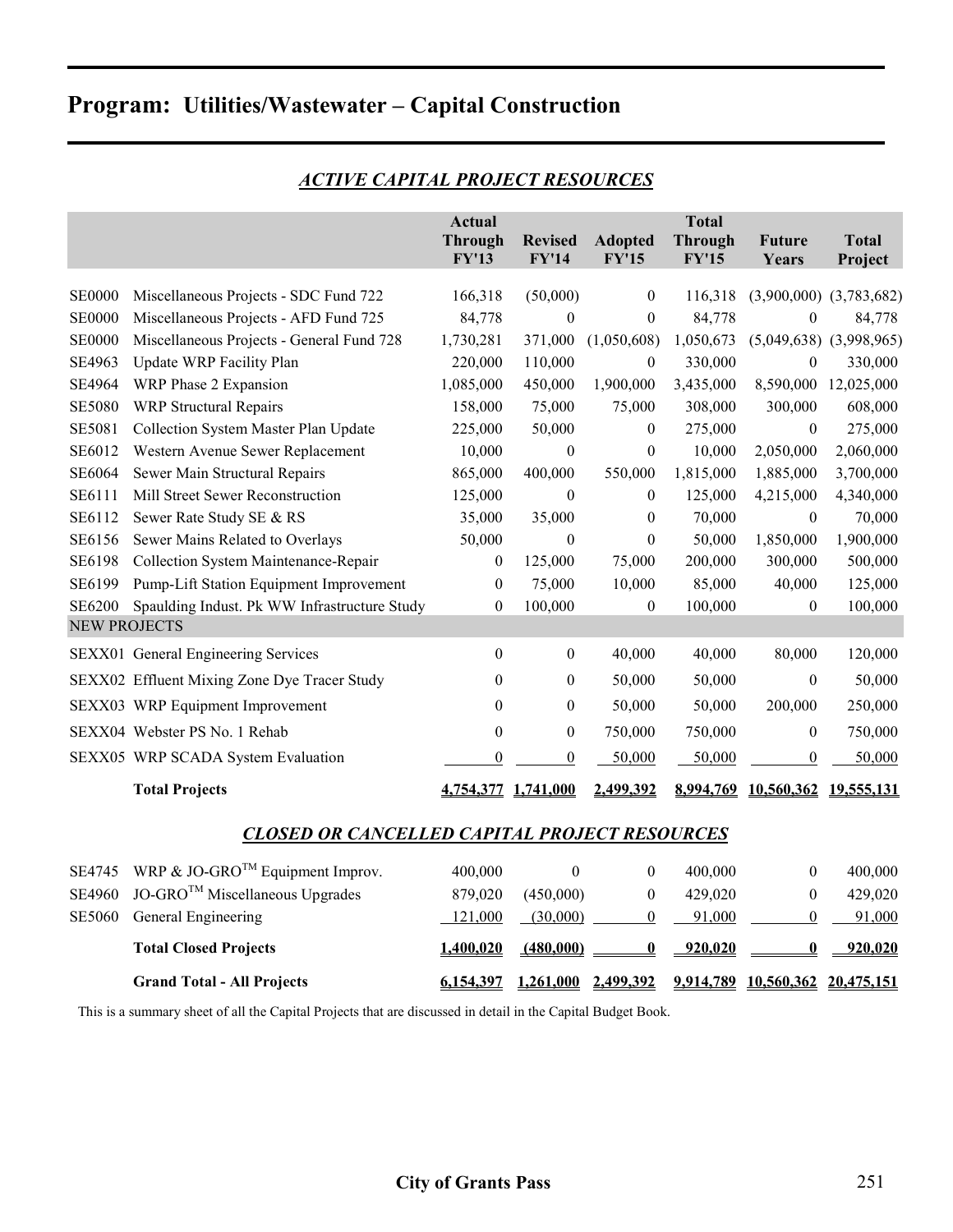|  | <b>Program: Utilities/Wastewater - Capital Construction</b> |  |  |
|--|-------------------------------------------------------------|--|--|
|--|-------------------------------------------------------------|--|--|

|                     |                                              | <b>Adopted</b><br><b>FY'15</b><br><b>Beginning</b><br>Fund<br><b>Balance</b> | <b>Adopted</b><br><b>FY'15</b><br>Revenue | <b>Adopted</b><br>FY'15<br>Capital<br>Outlay | <b>Adopted</b><br>FY'15<br><b>Transfers</b> | <b>Adopted</b><br>FY'15<br>Appropriated<br>Fund<br><b>Balance</b> |
|---------------------|----------------------------------------------|------------------------------------------------------------------------------|-------------------------------------------|----------------------------------------------|---------------------------------------------|-------------------------------------------------------------------|
| <b>SE0000</b>       | Miscellaneous Projects - SDC Fund 722        | 116,318                                                                      | 0                                         | 0                                            | $\theta$                                    | 116,318                                                           |
| <b>SE0000</b>       | Miscellaneous Projects - AFD Fund 725        | 3,838                                                                        | 0                                         |                                              | $\theta$                                    | 3,838                                                             |
| <b>SE0000</b>       | Miscellaneous Projects - General Fund 728    | 1,137,367                                                                    | (1,050,608)                               | 0                                            | $\theta$                                    | 86,759                                                            |
| SE4963              | <b>Update WRP Facility Plan</b>              | $\theta$                                                                     | 0                                         | 0                                            | 0                                           | $\Omega$                                                          |
| SE4964              | WRP Phase 2 Expansion                        | 1,087,518                                                                    | 1,900,000                                 | 2,987,518                                    | 0                                           | $\theta$                                                          |
| <b>SE5080</b>       | <b>WRP Structural Repairs</b>                | 77,382                                                                       | 75,000                                    | 152,382                                      | $\theta$                                    | $\theta$                                                          |
| <b>SE5081</b>       | Collection System Master Plan Update         | 85,095                                                                       | 0                                         | 85,095                                       | $\theta$                                    | $\theta$                                                          |
| SE6012              | Western Avenue Sewer Replacement             | 4,879                                                                        | 0                                         | 4,879                                        | 0                                           | $\theta$                                                          |
| SE6064              | Sewer Main Structural Repairs                | 150,673                                                                      | 550,000                                   | 700,673                                      | $\theta$                                    | $\theta$                                                          |
| SE6111              | Mill Street Sewer Reconstruction             | 100,000                                                                      | 0                                         | 100,000                                      | 0                                           | $\theta$                                                          |
| SE6112              |                                              |                                                                              |                                           | 35,000                                       |                                             | $\theta$                                                          |
|                     | Sewer Rate Study SE & RS                     | 35,000                                                                       | 0                                         | $\mathbf{0}$                                 | 0                                           |                                                                   |
| SE6156              | Sewer Mains Related to Overlays              | 0                                                                            | 0                                         |                                              | 0                                           | $\theta$                                                          |
| SE6198              | Collection System Maintenance-Repair         | 25,000                                                                       | 75,000                                    | 100,000                                      | 0                                           | $\theta$                                                          |
| SE6199              | Pump-Lift Station Equipment Improvement      | 40,000                                                                       | 10,000                                    | 50,000                                       | 0                                           | $\theta$                                                          |
| <b>SE6200</b>       | Spaulding Indust. Pk. WW Infrastructure Stdy | 75,000                                                                       | $\boldsymbol{0}$                          | 75,000                                       | 0                                           | $\theta$                                                          |
| <b>NEW PROJECTS</b> |                                              |                                                                              |                                           |                                              |                                             |                                                                   |
|                     | SEXX01 General Engineering Services          | 0                                                                            | 40,000                                    | 40,000                                       | $\theta$                                    | $\theta$                                                          |
|                     | SEXX02 Effluent Mixing Zone Dye Tracer Study | 0                                                                            | 50,000                                    | 50,000                                       | $\theta$                                    | $\theta$                                                          |
|                     | SEXX03 WRP Equipment Improvement             | 0                                                                            | 50,000                                    | 50,000                                       | 0                                           | $\theta$                                                          |
|                     | SEXX04 Webster PS No. 1 Rehab                | $\boldsymbol{0}$                                                             | 750,000                                   | 750,000                                      | $\theta$                                    | $\theta$                                                          |
|                     | SEXX05 WRP SCADA System Evaluation           | 0                                                                            | 50,000                                    | 50,000                                       | $\theta$                                    | $\Omega$                                                          |
|                     | <b>Total Projects</b>                        | 2,938,070                                                                    | 2,499,392                                 | 5,230,547                                    | 0                                           | 206,915                                                           |

#### *ACTIVE CAPITAL PROJECT SUMMARIES FOR FY'15*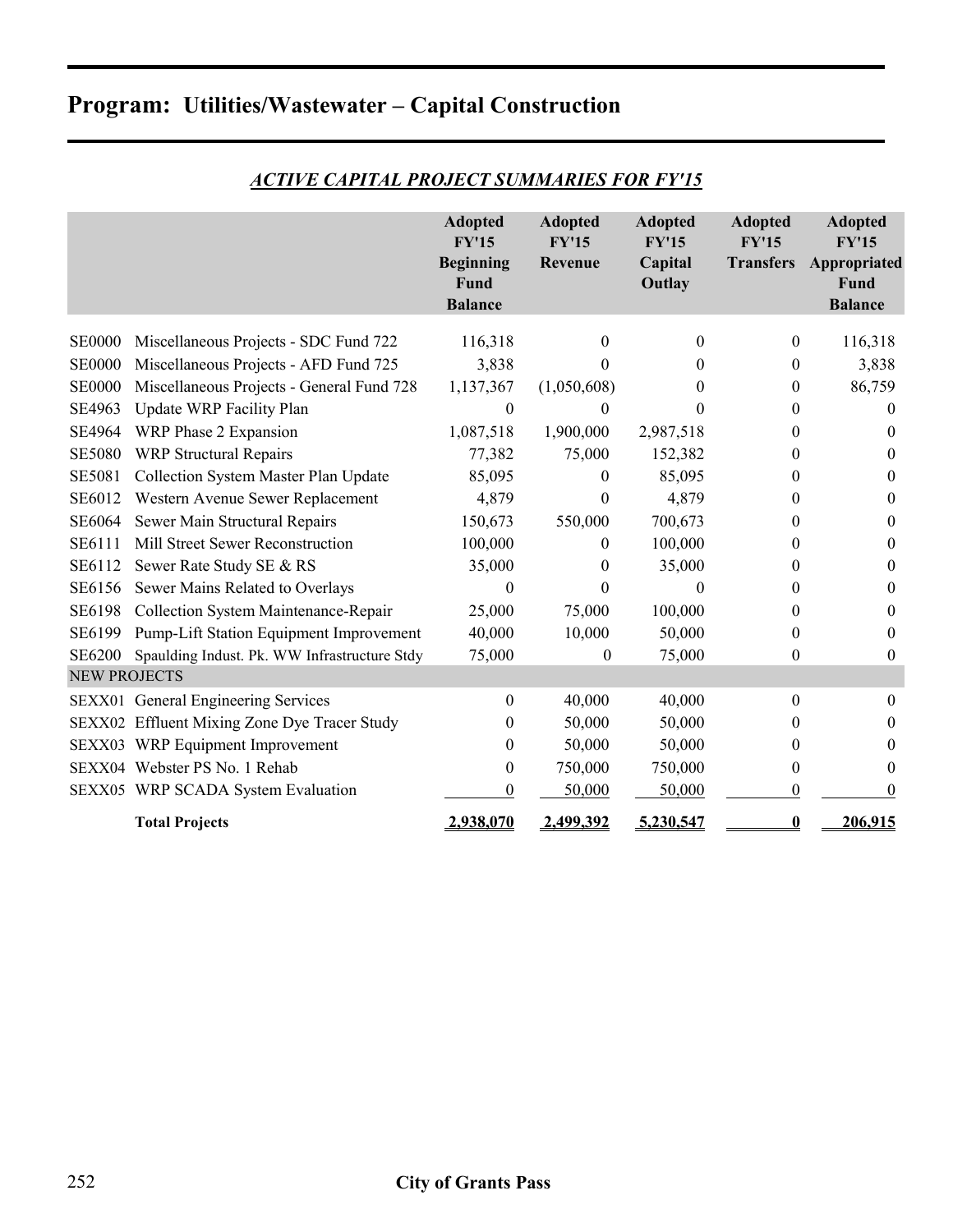|  | <b>Program: Utilities/Wastewater - Capital Construction</b> |  |  |
|--|-------------------------------------------------------------|--|--|
|--|-------------------------------------------------------------|--|--|

| <b>Financial Summary</b>                                                                                                                                                                                                                                                                           |                                                                                                                                      |                                                                                                                                                           |                                                                                                                                                                                      |                                                                                                                 |                                                                                                                                                 |                                                                                                                                               |                                                                                                                                                      |
|----------------------------------------------------------------------------------------------------------------------------------------------------------------------------------------------------------------------------------------------------------------------------------------------------|--------------------------------------------------------------------------------------------------------------------------------------|-----------------------------------------------------------------------------------------------------------------------------------------------------------|--------------------------------------------------------------------------------------------------------------------------------------------------------------------------------------|-----------------------------------------------------------------------------------------------------------------|-------------------------------------------------------------------------------------------------------------------------------------------------|-----------------------------------------------------------------------------------------------------------------------------------------------|------------------------------------------------------------------------------------------------------------------------------------------------------|
|                                                                                                                                                                                                                                                                                                    | <b>ACTUAL</b><br>FY'12<br>\$                                                                                                         | <b>ACTUAL</b><br>FY'13<br>\$                                                                                                                              | <b>BUDGET</b><br>FY'14<br>\$                                                                                                                                                         | FY'15<br>\$                                                                                                     | MANAGER COMMITTEE COUNCIL<br><b>RECOMMEND APPROVED</b><br>FY'15<br>\$                                                                           | FY'15<br>\$                                                                                                                                   | ADOPTED PROJECTED<br>FY'16<br>\$                                                                                                                     |
| <b>Beginning Fund Balance</b>                                                                                                                                                                                                                                                                      | 2,229,858                                                                                                                            | 3,152,559                                                                                                                                                 | 2,333,738                                                                                                                                                                            | 2,938,070                                                                                                       | 2,938,070                                                                                                                                       | 2,938,070                                                                                                                                     | 206,915                                                                                                                                              |
| <b>Resources</b>                                                                                                                                                                                                                                                                                   |                                                                                                                                      |                                                                                                                                                           |                                                                                                                                                                                      |                                                                                                                 |                                                                                                                                                 |                                                                                                                                               |                                                                                                                                                      |
| Development Charges<br><b>Investment Interest</b><br><b>Advance Finance Interest</b><br><b>SDC</b> Loans<br>General Fund<br>Sewer Fund<br>Water Fund<br><b>Equipment Replacement</b><br><b>RSSSD</b><br><b>Miscellaneous Revenues</b><br><b>Advance Financing</b><br><b>Total Current Revenues</b> | 168,271<br>16,846<br>436<br>8,816<br>$\boldsymbol{0}$<br>855,046<br>50,000<br>$\boldsymbol{0}$<br>5,000<br>8,049<br>824<br>1,113,288 | 254,974<br>17,269<br>397<br>7,559<br>$\boldsymbol{0}$<br>951,750<br>$\boldsymbol{0}$<br>$\overline{0}$<br>5,000<br>$\boldsymbol{0}$<br>3,960<br>1,240,909 | 150,000<br>1,000<br>$\boldsymbol{0}$<br>$\boldsymbol{0}$<br>150,000<br>959,000<br>$\boldsymbol{0}$<br>$\boldsymbol{0}$<br>$\boldsymbol{0}$<br>$\boldsymbol{0}$<br>1,000<br>1,261,000 | 150,000<br>1,000<br>0<br>0<br>150,000<br>1,647,392<br>$\overline{0}$<br>550,000<br>0<br>0<br>1,000<br>2,499,392 | 150,000<br>1,000<br>$\boldsymbol{0}$<br>0<br>150,000<br>1,647,392<br>$\boldsymbol{0}$<br>550,000<br>$\boldsymbol{0}$<br>0<br>1,000<br>2,499,392 | 150,000<br>1,000<br>$\theta$<br>$\theta$<br>150,000<br>1,647,392<br>$\Omega$<br>550,000<br>$\boldsymbol{0}$<br>$\theta$<br>1,000<br>2,499,392 | 150,000<br>$\boldsymbol{0}$<br>$\theta$<br>$\theta$<br>155,000<br>1,159,362<br>$\theta$<br>$\theta$<br>$\theta$<br>$\theta$<br>$\theta$<br>1,464,362 |
| <b>Total Resources</b>                                                                                                                                                                                                                                                                             | 3,343,146                                                                                                                            | 4.393,468                                                                                                                                                 | 3,594,738                                                                                                                                                                            | 5,437,462                                                                                                       | 5,437,462                                                                                                                                       | 5,437,462                                                                                                                                     | 1,671,277                                                                                                                                            |
| <b>Requirements</b>                                                                                                                                                                                                                                                                                |                                                                                                                                      |                                                                                                                                                           |                                                                                                                                                                                      |                                                                                                                 |                                                                                                                                                 |                                                                                                                                               |                                                                                                                                                      |
| Capital Outlay<br><b>Subtotal Expenditures</b>                                                                                                                                                                                                                                                     | 647,808<br>647,808                                                                                                                   | 941,424<br>941,424                                                                                                                                        | 3,550,062<br>3,550,062                                                                                                                                                               | 5,230,547<br>5,230,547                                                                                          | 5,230,547<br>5,230,547                                                                                                                          | 5,230,547<br>5,230,547                                                                                                                        | 1,385,000<br>1,385,000                                                                                                                               |
| <b>Appropriated Fund Balance</b>                                                                                                                                                                                                                                                                   | 2,695,338                                                                                                                            | 3,452,044                                                                                                                                                 | 44,676                                                                                                                                                                               | 206,915                                                                                                         | 206,915                                                                                                                                         | 206,915                                                                                                                                       | 286,277                                                                                                                                              |
| <b>Total Requirements</b>                                                                                                                                                                                                                                                                          | 3,343,146                                                                                                                            |                                                                                                                                                           |                                                                                                                                                                                      |                                                                                                                 | 4,393,468 3,594,738 5,437,462 5,437,462 5,437,462                                                                                               |                                                                                                                                               | 1,671,277                                                                                                                                            |